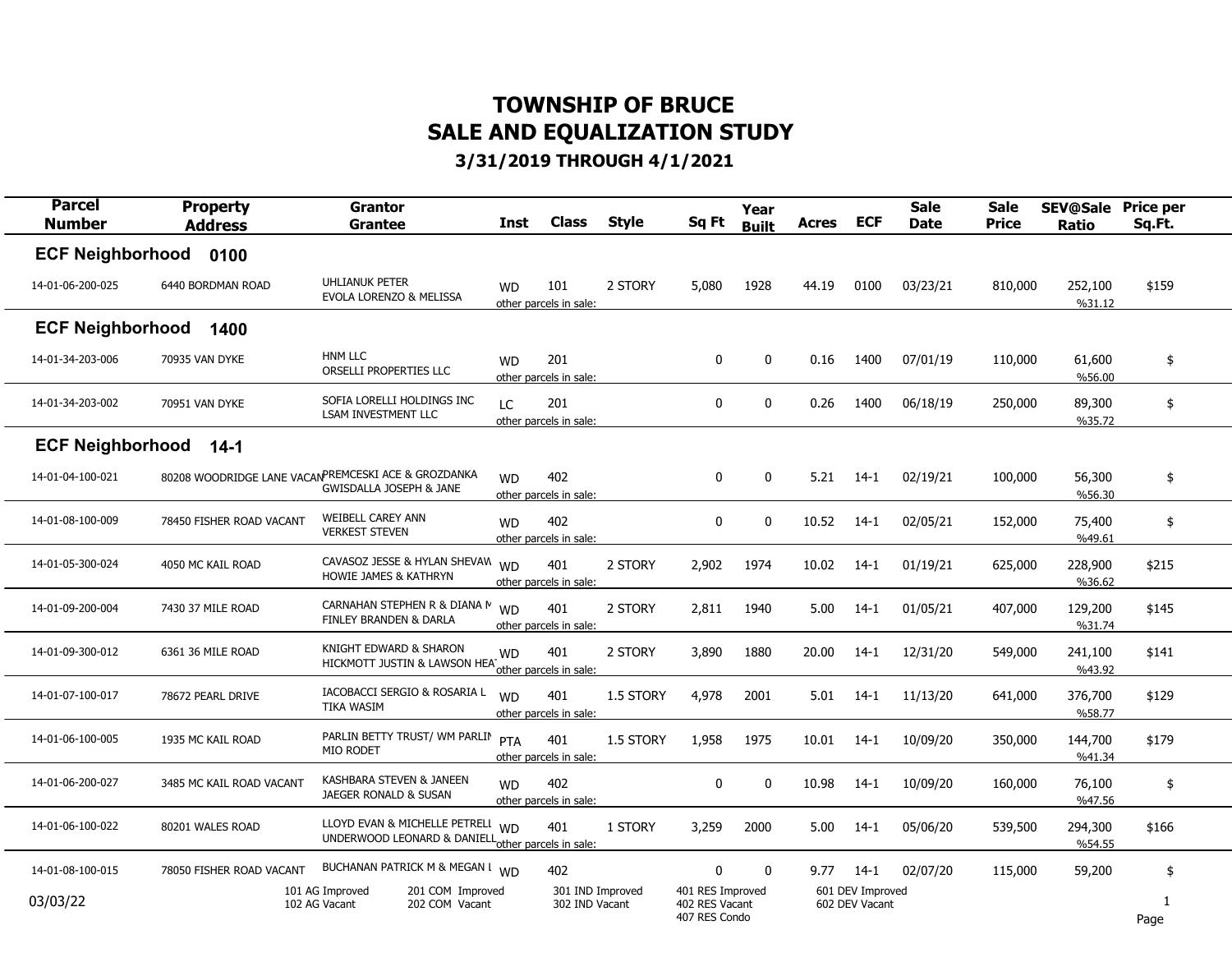| <b>Parcel</b><br><b>Number</b> | <b>Property</b><br><b>Address</b> | <b>Grantor</b><br><b>Grantee</b>                                        | <b>Class</b><br>Inst                       | <b>Style</b>     | Sq Ft                                               | Year<br><b>Built</b> | <b>Acres</b> | <b>ECF</b>                         | <b>Sale</b><br><b>Date</b> | <b>Sale</b><br><b>Price</b> | <b>SEV@Sale Price per</b><br><b>Ratio</b> | Sq.Ft.    |
|--------------------------------|-----------------------------------|-------------------------------------------------------------------------|--------------------------------------------|------------------|-----------------------------------------------------|----------------------|--------------|------------------------------------|----------------------------|-----------------------------|-------------------------------------------|-----------|
|                                |                                   | <b>PAULI III PILUTAEL &amp; DIAINNA</b>                                 | other parcels in sale:                     |                  |                                                     |                      |              |                                    |                            |                             | %51.48                                    |           |
| 14-01-04-400-004               | <b>HIPP ROAD VACANT</b>           | HANJIAN JOHN & NOWAK CARMEN<br>MIODOWSKI MICHAEL & AMY                  | 402<br><b>WD</b><br>other parcels in sale: |                  | $\mathbf 0$                                         | $\mathbf 0$          | 6.67         | $14-1$                             | 10/28/19                   | 130,000                     | 52,100<br>%40.08                          | \$        |
| 14-01-05-100-004               | 6730 BORDMAN ROAD                 | HORTON BRANTON & KATHLEEN T WD<br>LAVDAS NICHOLAS                       | 401<br>other parcels in sale:              | 1 STORY          | 3,360                                               | 1973                 | 8.26         | $14-1$                             | 09/05/19                   | 420,000                     | 218,100<br>%51.93                         | \$125     |
| 14-01-04-100-009               | 80901 WOODRIDGE LANE              | <b>GETEJANC PAVEL &amp; FLOAREA</b><br>FORMICUCCIA RINO & DOMINIC       | 401<br><b>WD</b><br>other parcels in sale: | 1 STORY          | 3,333                                               | 2020                 | 5.81         | $14-1$                             | 08/16/19                   | 110,000                     | 46,400<br>%42.18                          | \$33      |
| 14-01-09-400-008               | 7841 36 MILE ROAD                 | <b>REISS BENJAMIN &amp; JANICE</b><br><b>KUNKEL ZACH</b>                | 401<br><b>WD</b><br>other parcels in sale: | 1.25 STORY       | 1,561                                               | 1944                 | 2.63         | $14-1$                             | 06/24/19                   | 180,000                     | 75,300<br>%41.83                          | \$115     |
| 14-01-05-100-003               | 6700 BORDMAN ROAD                 | <b>GUMRO JAMES TRUST</b><br>LAVDAS NICHOLAS & MARIA                     | 401<br><b>WD</b><br>other parcels in sale: | 2 STORY          | 7,961                                               | 2006                 | 87.98        | $14-1$                             | 06/14/19                   | 2,915,000                   | 1,189,400<br>%40.80                       | \$366     |
| 14-01-06-200-027               | 3485 MC KAIL ROAD VACANT          | DENEWETH THOMAS F & TERESA<br>KASHBARA STEVEN & JANEEN                  | 402<br><b>WD</b><br>other parcels in sale: |                  | $\mathbf{0}$                                        | $\mathbf 0$          | 10.98        | 14-1                               | 04/26/19                   | 160,000                     | 60,900<br>%38.06                          | \$        |
| <b>ECF Neighborhood</b>        | $14-2$                            |                                                                         |                                            |                  |                                                     |                      |              |                                    |                            |                             |                                           |           |
| 14-01-01-300-010               | 79182 BROWN ROAD                  | DAVID KODY & JENNIFER<br><b>CARRIER DEVIN</b>                           | 401<br><b>WD</b><br>other parcels in sale: | 2 STORY          | 2,772                                               | 2013                 | 2.16         | $14-2$                             | 03/31/21                   | 469,900                     | 213,600<br>%45.46                         | \$170     |
| 14-01-15-200-021               | 11450 36 MILE ROAD VACANT         | CARVER DAVID<br><b>COLEMAN WESLEY</b>                                   | 402<br>PTA<br>other parcels in sale:       |                  | $\mathbf{0}$                                        | $\mathbf 0$          | 4.89         | $14-2$                             | 03/05/21                   | 85,000                      | 51,800<br>%60.94                          | \$        |
| 14-01-03-300-031               | 79580 HIPP ROAD                   | <b>HAMILTON DOUGLAS &amp; HEIDI</b><br><b>ZUEHLK BYRON &amp; ANDREW</b> | <b>WD</b><br>401<br>other parcels in sale: | 1.5 STORY        | 3,684                                               | 1995                 | 10.27        | $14-2$                             | 02/10/21                   | 675,000                     | 224,400<br>%33.24                         | \$183     |
| 14-01-15-200-020               | 11380 36 MILE ROAD VACANT         | <b>CARVER DAVID</b><br>ARNOTT JAMES & JASON                             | 402<br><b>WD</b><br>other parcels in sale: |                  | $\mathbf 0$                                         | 0                    | 3.18         | $14-2$                             | 01/22/21                   | 85,000                      | 50,700<br>%59.65                          | \$        |
| 14-01-15-200-019               | 11300 36 MILE ROAD VACANT         | <b>CARVER DAVID</b><br><b>DELL TROY</b>                                 | 402<br><b>WD</b><br>other parcels in sale: |                  | $\mathbf 0$                                         | 0                    | 5.00         | $14-2$                             | 01/22/21                   | 90,000                      | 54,600<br>%60.67                          | \$        |
| 14-01-12-300-024               | 77409 OAK CREEK COURT             | DOMBROWSKI SHARON<br>FRAZIER CRAIG & TEVES-FRASIER                      | 402<br><b>WD</b><br>other parcels in sale: |                  | $\mathbf 0$                                         | 0                    | 6.23         | $14-2$                             | 01/15/21                   | 105,000                     | 59,300<br>%56.48                          | \$        |
| 14-01-01-300-003               | 79800 SCOTCH SETTLEMENT           | <b>KOSS CHAD</b><br>VAN HOOSER AMMIE & SCOTT                            | 401<br><b>WD</b><br>other parcels in sale: | <b>TRI-LEVEL</b> | 2,392                                               | 1971                 | 10.01        | $14-2$                             | 01/08/21                   | 425,000                     | 138,500<br>%32.59                         | \$178     |
| 14-01-01-300-011               | BROWN ROAD VACANT                 | DAVID KODY & JENNIFER                                                   | 402<br><b>WD</b>                           |                  | $\Omega$                                            | $\Omega$             | 5.10         | $14-2$                             | 12/15/20                   | 85,000                      | 52,300                                    | \$        |
| 03/03/22                       |                                   | 101 AG Improved<br>201 COM Improved<br>102 AG Vacant<br>202 COM Vacant  | 302 IND Vacant                             | 301 IND Improved | 401 RES Improved<br>402 RES Vacant<br>407 RES Condo |                      |              | 601 DEV Improved<br>602 DEV Vacant |                            |                             |                                           | 2<br>Page |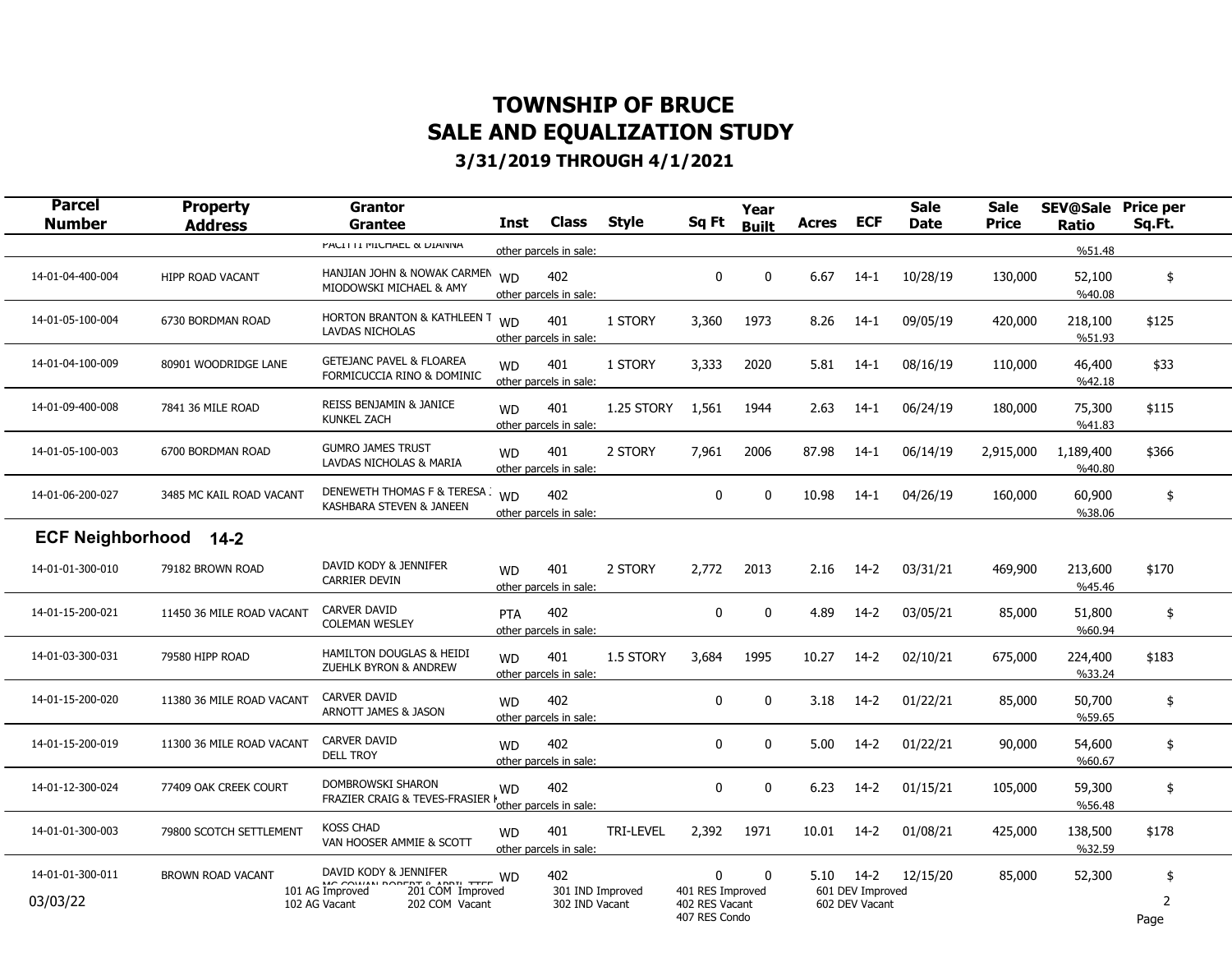| <b>Parcel</b><br><b>Number</b> | <b>Property</b><br><b>Address</b>               | Grantor<br><b>Grantee</b>                                              | Inst      | <b>Class</b>                       | <b>Style</b> | Sq Ft                                               | Year<br><b>Built</b> | <b>Acres</b> | <b>ECF</b>                         | <b>Sale</b><br><b>Date</b> | <b>Sale</b><br><b>Price</b> | <b>SEV@Sale</b><br>Ratio | <b>Price per</b><br>Sq.Ft. |
|--------------------------------|-------------------------------------------------|------------------------------------------------------------------------|-----------|------------------------------------|--------------|-----------------------------------------------------|----------------------|--------------|------------------------------------|----------------------------|-----------------------------|--------------------------|----------------------------|
|                                |                                                 | MC COWAN ROBERT & APRIL TIEE other parcels in sale:                    |           |                                    |              |                                                     |                      |              |                                    |                            |                             | %61.53                   |                            |
| 14-01-01-100-016               | 80842 SCOTCH SETTLEMENT                         | HILDEBRANDT WALTER<br>MEKARI ELAINE & ISIF MARIA                       | <b>WD</b> | 401<br>other parcels in sale:      | 1 STORY      | 1,368                                               | 1993                 | 9.45         | $14-2$                             | 12/01/20                   | 368,500                     | 138,300<br>%37.53        | \$269                      |
| 14-01-12-100-030               | 78505 BROWN ROAD VACANT                         | LENA ANTHONY S & LISA<br>WONSOWICZ KENNETH & KAREN                     | <b>WD</b> | 402<br>other parcels in sale:      |              | 0                                                   | $\Omega$             | 4.03         | $14-2$                             | 11/30/20                   | 92,500                      | 51,000<br>%55.14         | \$                         |
| 14-01-15-401-017               | 11125 35 MILE ROAD                              | <b>WILSON JOHN</b><br>PERALES RUDOLPH & STEPHANIE                      | <b>WD</b> | 401<br>other parcels in sale:      | 2 STORY      | 1,869                                               | 2000                 | 2.42         | $14-2$                             | 10/19/20                   | 351,000                     | 163,100<br>%46.47        | \$188                      |
| 14-01-14-400-023               | 13442 EBELING ROAD                              | <b>BENNETT BLAKE &amp; SUSAN</b><br>BOUSSIE STEPHANIE & MOORE JOS      | <b>WD</b> | 401                                | 1 STORY      | 2,307                                               | 2021                 | 2.51         | $14-2$                             | 08/28/20                   | 84,900                      | 50,400<br>%59.36         | \$37                       |
| 14-01-14-101-018               | 11825 HATTIE LANE                               | DI FRANKS JAMES & MARY<br>LINSKY MICHAEL & ERIN                        | <b>WD</b> | 401<br>other parcels in sale:      | 2 STORY      | 2,424                                               | 1996                 | 0.93         | $14-2$                             | 08/19/20                   | 402,000                     | 170,400<br>%42.39        | \$166                      |
| 14-01-12-300-019               | 77725 RIVERVIEW DRIVE VACANGOJCAJ SANDER        | WIDMER JASON & ELIZABETH                                               | <b>WD</b> | 402<br>other parcels in sale:      |              | 0                                                   | 0                    | 5.04         | $14-2$                             | 08/13/20                   | 80,000                      | 51,100<br>%63.88         | \$                         |
| 14-01-03-100-018               | 80268 HIPP ROAD                                 | BOCKART REYNARD LIV TRUST<br>FRANCIS ADEL & HERMIZ NAWAL               | <b>WD</b> | 401<br>other parcels in sale:      | 1.5 STORY    | 2,502                                               | 1993                 | 5.00         | $14-2$                             | 06/03/20                   | 436,000                     | 201,800<br>%46.28        | \$174                      |
| 14-01-15-326-012               | 8654 COUNTRY MANOR DRIVE VANALKER DANIEL & LANA | ABRAHAM RICHARD & KAYLA                                                | <b>WD</b> | 407<br>other parcels in sale:      |              | 0                                                   | 0                    | 2.97         | $14-2$                             | 05/22/20                   | 110,000                     | 50,700<br>%46.09         | \$                         |
| 14-01-01-100-007               | 80529 SCOTCH SETTLEMENT                         | HILL ZDZISLAWA<br>LALONDE RICHARD & TANIA                              | <b>WD</b> | 401<br>other parcels in sale:      | 1.25 STORY   | 1,894                                               | 1989                 | 10.00        | $14-2$                             | 12/19/19                   | 390,000                     | 156,400<br>%40.10        | \$206                      |
| 14-01-02-305-020               | 11510 ERIN'S WAY                                | DEANGELO PETER P & KAY L<br>TREECE JASON & SCARLETT                    | <b>WD</b> | 407<br>other parcels in sale:      | 1 STORY      | 2,298                                               | 2014                 | 1.10         | $14-2$                             | 12/18/19                   | 525,000                     | 200,200<br>%38.13        | \$228                      |
| 14-01-15-401-016               | 75088 PETERS DRIVE                              | PHILLIPS JOHN LARRY II & KAREN<br><b>GUTKNECHT DAVID &amp; LAURA</b>   | <b>WD</b> | 401<br>other parcels in sale:      | 2 STORY      | 2,600                                               | 1997                 | 2.94         | $14-2$                             | 11/22/19                   | 440,000                     | 188,400<br>%42.82        | \$169                      |
| 14-01-14-102-012               | 76354 MARY GRACE COURT                          | ROGALSKI JAIME & MARIUSZ<br>ASHBROOK ROBERT & FRUKE                    | <b>WD</b> | 401<br>other parcels in sale:      | 2 STORY      | 2,865                                               | 2001                 | 0.87         | $14-2$                             | 10/24/19                   | 414,900                     | 183,900<br>%44.32        | \$145                      |
| 14-01-12-100-035               | 77915 BROWN ROAD                                | MESSNER BROOKE E<br>LORENZ NICHOLAS                                    | <b>WD</b> | 401<br>other parcels in sale:      | 1.5 STORY    | 3,565                                               | 2020                 | 10.12        | $14-2$                             | 10/15/19                   | 110,000                     | 65,800<br>%59.82         | \$31                       |
| 14-01-10-200-012               | 78835 KIDDER ROAD VACANT                        | LABAJ LUDWIK<br><b>RASEGAN KIRK &amp; GENENE</b>                       | <b>WD</b> | 402<br>other parcels in sale:      |              | 0                                                   | $\mathbf 0$          | 5.00         | $14-2$                             | 09/19/19                   | 95,000                      | 52,100<br>%54.84         | \$                         |
| 03/03/22                       |                                                 | 101 AG Improved<br>201 COM Improved<br>102 AG Vacant<br>202 COM Vacant |           | 301 IND Improved<br>302 IND Vacant |              | 401 RES Improved<br>402 RES Vacant<br>407 RES Condo |                      |              | 601 DEV Improved<br>602 DEV Vacant |                            |                             |                          | 3<br>Page                  |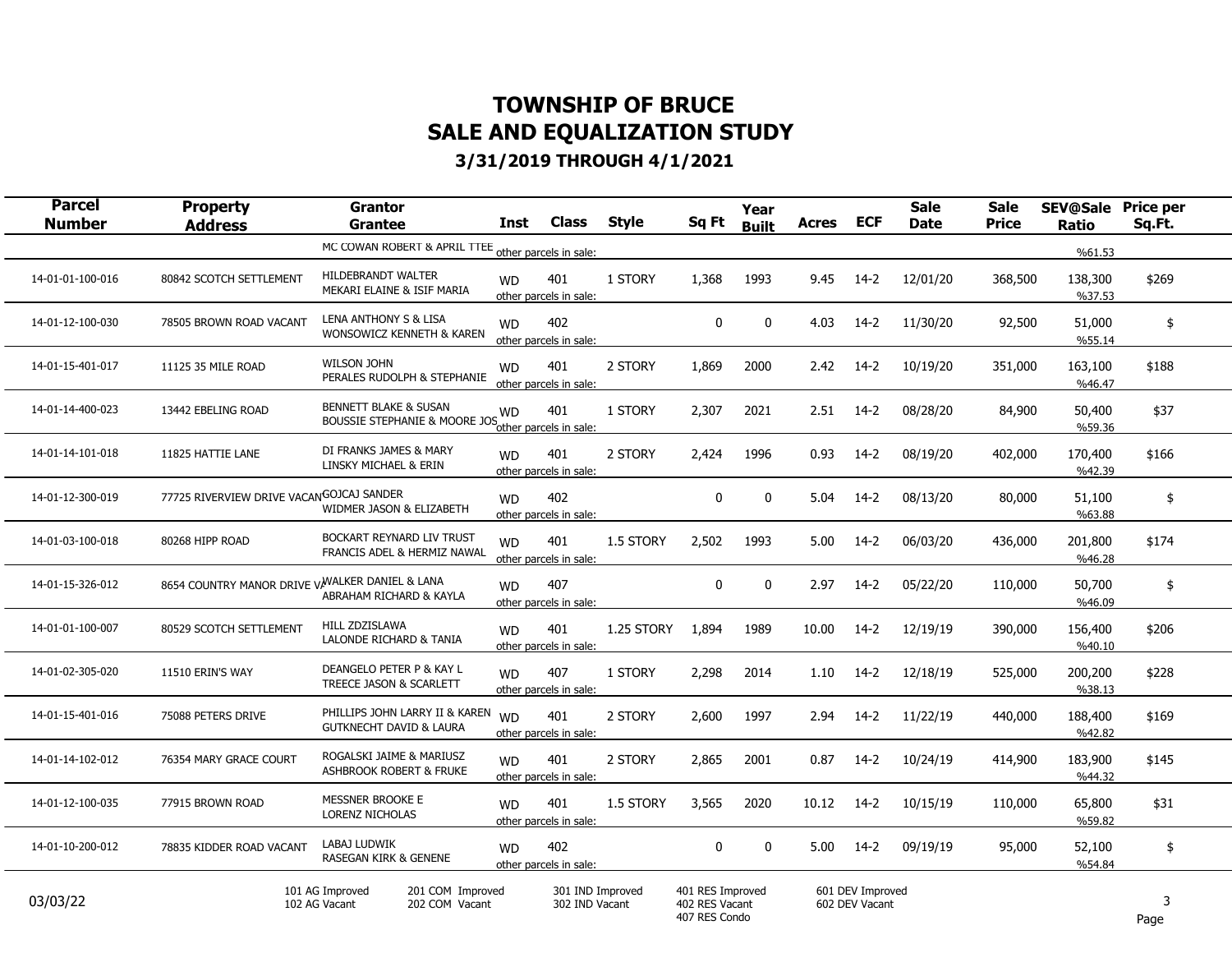| <b>Parcel</b><br><b>Number</b> | <b>Property</b><br><b>Address</b> | <b>Grantor</b><br>Grantee                                                       | <b>Inst</b> | <b>Class</b>                       | <b>Style</b> | Sq Ft                                               | Year<br><b>Built</b> | <b>Acres</b> | <b>ECF</b>                         | <b>Sale</b><br><b>Date</b> | <b>Sale</b><br>Price | <b>SEV@Sale</b><br>Ratio | <b>Price per</b><br>Sq.Ft. |  |
|--------------------------------|-----------------------------------|---------------------------------------------------------------------------------|-------------|------------------------------------|--------------|-----------------------------------------------------|----------------------|--------------|------------------------------------|----------------------------|----------------------|--------------------------|----------------------------|--|
| 14-01-14-102-005               | 76756 MARY GRACE DRIVE            | BERRY JAMES C & DEBORAH D<br>CARR RICHARD & COLLEEN                             | <b>WD</b>   | 401<br>other parcels in sale:      | 1 STORY      | 1,791                                               | 1994                 | 0.94         | $14-2$                             | 08/28/19                   | 340,000              | 134,100<br>%39.44        | \$190                      |  |
| 14-01-15-403-015               | 11237 NADIA DRIVE                 | <b>KRAEMER MARY ANN R TTEE</b><br>CASTIGLIONE PHILLIP                           | <b>WD</b>   | 401<br>other parcels in sale:      | 1 STORY      | 2,437                                               | 1995                 | 1.01         | $14-2$                             | 08/26/19                   | 425,000              | 162,300<br>%38.19        | \$174                      |  |
| 14-01-12-300-025               | 77410 OAK CREEK COURT             | PARTYKA JOHN M & THERESA L<br>COMPTON LEONARD A & GAIL A                        | <b>WD</b>   | 401<br>other parcels in sale:      | 1.25 STORY   | 2,715                                               | 2002                 | 5.65         | $14-2$                             | 07/24/19                   | 436,000              | 197,900<br>%45.39        | \$161                      |  |
| 14-01-15-326-002               | 75506 PORTABELLA LANE             | DOMBROWSKI DANIEL L & ADELE<br><b>FERRO MICHAEL</b>                             | <b>WD</b>   | 407<br>other parcels in sale:      | 2 STORY      | 3,114                                               | 2020                 | 2.11         | 14-2                               | 07/12/19                   | 75,000               | 50,100<br>%66.80         | \$24                       |  |
| 14-01-15-476-015               | 11411 35 MILE ROAD                | COLLIS GERALD R & CAREN K<br>SMITH MARGO & JABLONOWSKI RCother parcels in sale: | <b>WD</b>   | 401                                | 1 STORY      | 1,930                                               | 1972                 | 2.90         | $14-2$                             | 06/11/19                   | 272,500              | 108,700<br>%39.89        | \$141                      |  |
| 14-01-12-300-031               | 77280 OAK CREEK LANE              | LA BAERE MARK D & PAMELA R<br>SAELENS DEBORAH & EDWARD                          | <b>WD</b>   | 401<br>other parcels in sale:      | 1.25 STORY   | 3,468                                               | 2005                 | 5.06         | $14-2$                             | 06/06/19                   | 640,000              | 275,200<br>%43.00        | \$185                      |  |
| 14-01-14-300-004               | 11822 EBELING ROAD                | STAUFFER TERESA M<br>FERRANTE JOHN & LISA                                       | <b>WD</b>   | 401<br>other parcels in sale:      | 1 STORY      | 1,821                                               | 1968                 | 1.36         | $14-2$                             | 05/28/19                   | 252,500              | 96,800<br>%38.34         | \$139                      |  |
| 14-01-14-101-014               | 11934 FRANCESCA COURT             | <b>VERSCHURE DAVID &amp; ROSE ANN</b><br>GIBB FREDERICK & CATHERINE             | <b>WD</b>   | 401<br>other parcels in sale:      | 1.5 STORY    | 2,457                                               | 1994                 | 0.91         | 14-2                               | 05/10/19                   | 439,900              | 164,600<br>%37.42        | \$179                      |  |
| <b>ECF Neighborhood</b>        | $14 - 20$                         |                                                                                 |             |                                    |              |                                                     |                      |              |                                    |                            |                      |                          |                            |  |
| 14-01-14-300-037               | 12118 BUGLE LAKE DRIVE            | VOLPE JOSEPH JR REV LIVING TRU<br>LANDUYT JOSEPH & KAREN                        | <b>WD</b>   | 401<br>other parcels in sale:      | 1 STORY      | 2,715                                               | 2018                 | 1.10         | 14-20                              | 03/15/21                   | 690,000              | 241,000<br>%34.93        | \$254                      |  |
| 14-01-14-326-027               | 75388 ELK HORN DRIVE              | ERICSON ERIC & JOYCE<br>KOSS ROBERT & JOANNE                                    | <b>WD</b>   | 401<br>other parcels in sale:      | 1 STORY      | 2,375                                               | 2014                 | 0.65         | 14-20                              | 10/14/20                   | 425,000              | 191,500<br>%45.06        | \$179                      |  |
| 14-01-14-326-025               | 75298 ELK HORN DRIVE              | ELK HORN ESTATES DEVELOPMEN<br>MARINEAU EDWARD                                  | <b>WD</b>   | 401<br>other parcels in sale:      | 1 STORY      | 2,057                                               | 2021                 | 0.65         | 14-20                              | 07/30/20                   | 91,000               | 39,700<br>%43.63         | \$44                       |  |
| 14-01-14-326-004               | 75699 ELK HORN DRIVE              | ELK HORN ESTATES DEVELOPMEN<br>MC MULLEN THOMAS & MARIA                         | <b>WD</b>   | 401<br>other parcels in sale:      | 1 STORY      | 2,270                                               | 2021                 | 0.73         | 14-20                              | 07/17/20                   | 72,000               | 40,200<br>%55.83         | \$32                       |  |
| 14-01-14-326-001               | 75800 ELK HORN DRIVE              | SOUIRES JEFFREY A<br>PACHMAYER KRISTEN & DAVID II                               | <b>WD</b>   | 401<br>other parcels in sale:      | 1 STORY      | 2,054                                               | 2014                 | 0.62         | 14-20                              | 03/18/20                   | 360,000              | 159,500<br>%44.31        | \$175                      |  |
| 14-01-14-300-032               | 12303 BUGLE LAKE DRIVE            | <b>NOWAK STEPHANIE B</b><br>NGUYEN-JOHNS NICOLE & JOHNS Lotter parcels in sale: | <b>WD</b>   | 401                                | 1 STORY      | 2,734                                               | 2014                 | 1.01         | 14-20                              | 03/16/20                   | 419,000              | 172,600<br>%41.19        | \$153                      |  |
| 03/03/22                       |                                   | 101 AG Improved<br>201 COM Improved<br>102 AG Vacant<br>202 COM Vacant          |             | 301 IND Improved<br>302 IND Vacant |              | 401 RES Improved<br>402 RES Vacant<br>407 RES Condo |                      |              | 601 DEV Improved<br>602 DEV Vacant |                            |                      |                          | 4<br>Page                  |  |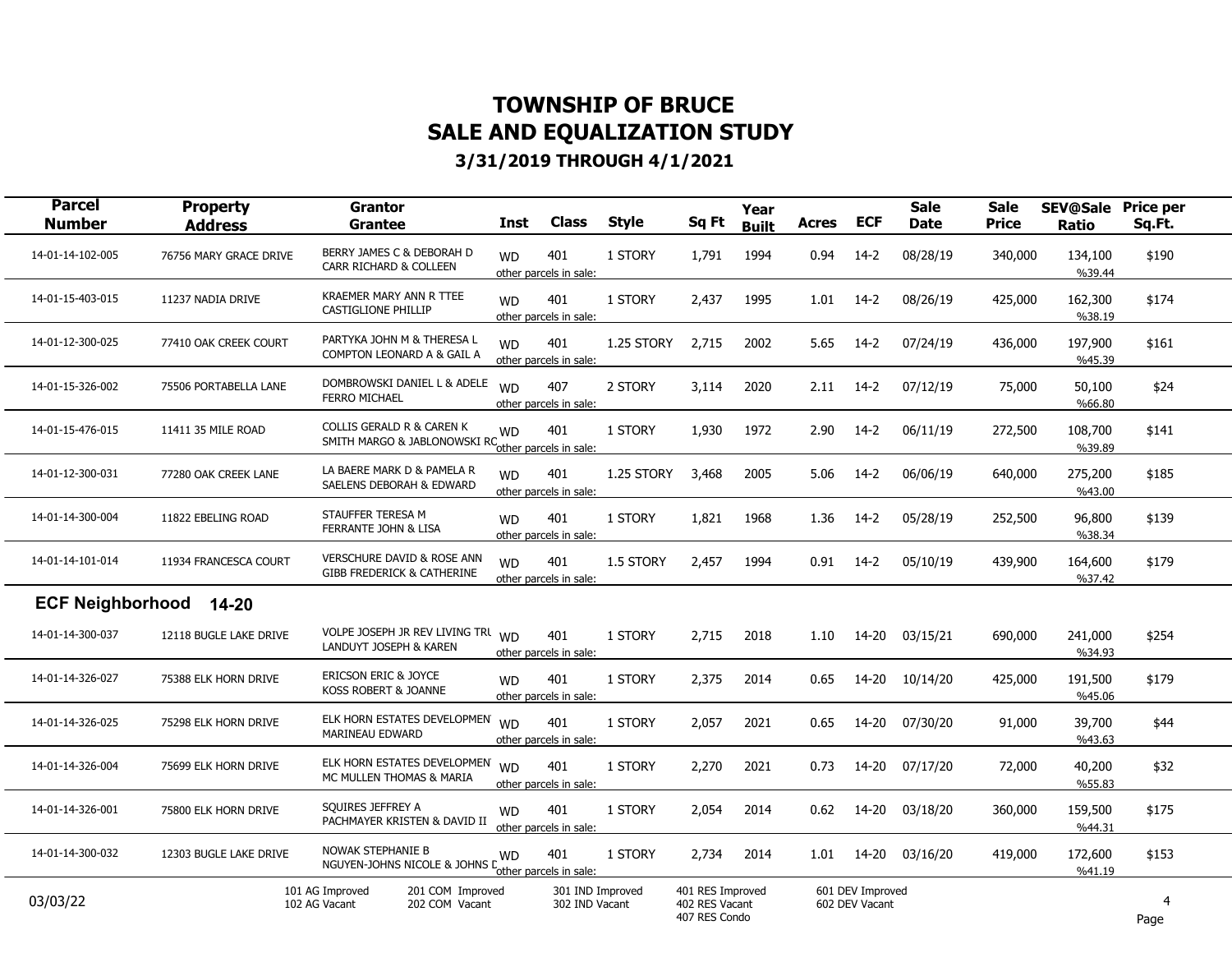| <b>Parcel</b><br><b>Number</b> | <b>Property</b><br><b>Address</b> | <b>Grantor</b><br><b>Grantee</b>                                                         | Inst      | <b>Class</b>                       | <b>Style</b>     | Sq Ft                                               | Year<br><b>Built</b> | <b>Acres</b> | <b>ECF</b>                         | <b>Sale</b><br><b>Date</b> | <b>Sale</b><br><b>Price</b> | <b>SEV@Sale</b><br>Ratio | <b>Price per</b><br>Sq.Ft. |  |
|--------------------------------|-----------------------------------|------------------------------------------------------------------------------------------|-----------|------------------------------------|------------------|-----------------------------------------------------|----------------------|--------------|------------------------------------|----------------------------|-----------------------------|--------------------------|----------------------------|--|
| 14-01-14-326-009               | 75413 ELK HORN DRIVE              | LORENZ NICHOLAS<br>PALAZZOLO LEONARD & KARA                                              | <b>WD</b> | 401<br>other parcels in sale:      | 2 STORY          | 3,013                                               | 2014                 | 0.61         | 14-20                              | 08/23/19                   | 435,000                     | 176,000<br>%40.46        | \$144                      |  |
| 14-01-14-326-003               | 75773 ELK HORN DRIVE              | DZIECIOLOWSKI KENNETH/FORD (<br>SANTILLI JAMES JR & PATRICIA P                           | <b>WD</b> | 401<br>other parcels in sale:      | 2 STORY          | 3,103                                               | 2014                 | 0.73         | 14-20                              | 08/15/19                   | 395,000                     | 189,200<br>%47.90        | \$127                      |  |
| <b>ECF Neighborhood</b>        | $14-3$                            |                                                                                          |           |                                    |                  |                                                     |                      |              |                                    |                            |                             |                          |                            |  |
| 14-01-33-201-002               | 7000 33 MILE ROAD                 | MC GEE JOSEPH REVOCABLE TRUS<br>BRADMON JESS & KIMBERLY                                  | <b>WD</b> | 401<br>other parcels in sale:      | <b>TRI-LEVEL</b> | 2,476                                               | 1975                 | 7.65         | $14-3$                             | 03/20/21                   | 500,000                     | 190,700<br>%38.14        | \$202                      |  |
| 14-01-33-377-037               | 69327 BROOKHILL DRIVE             | <b>BRYANT GEORGE III</b><br>GEKIERE-BRENNER MEGAN &BRENN                                 | <b>WD</b> | 401<br>other parcels in sale:      | 2 STORY          | 2,490                                               | 1978                 | 0.88         | 14-3                               | 03/09/21                   | 275,000                     | 144,500<br>%52.55        | \$110                      |  |
| 14-01-32-300-027               | 4801 32 MILE ROAD                 | BOLTON CLARENCE & MIRANDA AI WD<br>HAUGH JUSTIN & JENEA                                  |           | 401<br>other parcels in sale:      | 1.75 STORY       | 3,866                                               | 1975                 | 10.69        | $14-3$                             | 03/03/21                   | 440,000                     | 235,400<br>%53.50        | \$114                      |  |
| 14-01-32-400-035               | 69245 SLATING LANE                | <b>VALEANU NICOLAE</b><br>COMPO DEREK & CAROL                                            | <b>WD</b> | 401<br>other parcels in sale:      | 0                | 0                                                   | 0                    | 2.29         | $14-3$                             | 02/26/21                   | 132,500                     | 56,200<br>%42.42         | \$                         |  |
| 14-01-33-100-008               | 70202 ELDRED ROAD                 | DODSON REVOCABLE LIVING TRU!<br><b>KLUCK ROBERT</b>                                      | <b>WD</b> | 401<br>other parcels in sale:      | 2 STORY          | 2,188                                               | 1969                 | 2.32         | 14-3                               | 02/01/21                   | 390,000                     | 121,500<br>%31.15        | \$178                      |  |
| 14-01-31-126-002               | 70797 CLAIRWOOD LANE              | SPIKES MICHAEL & LISA M<br>MILLER JEFFERY & KRISTA                                       | <b>WD</b> | 401<br>other parcels in sale:      | 1.25 STORY       | 4,087                                               | 2015                 | 2.07         | $14-3$                             | 12/23/20                   | 835,000                     | 398,700<br>%47.75        | \$204                      |  |
| 14-01-31-400-015               | 69201 HENRY ROSS DRIVE            | FRACALOSSI TODD A & JENNIFER<br>KAATZ DAVID & PAMELA                                     | <b>WD</b> | 401<br>other parcels in sale:      | 1 STORY          | 1,723                                               | 1973                 | 2.07         | $14-3$                             | 10/27/20                   | 379,000                     | 152,800<br>%40.32        | \$220                      |  |
| 14-01-33-377-001               | 69557 BROOKHILL DRIVE             | LUCCI PETER LIVING TRUST<br>CORKUM TREVOR & JAMIE                                        | <b>WD</b> | 401<br>other parcels in sale:      | 1.75 STORY       | 2,972                                               | 1978                 | 0.45         | 14-3                               | 10/21/20                   | 350,000                     | 168,800<br>%48.23        | \$118                      |  |
| 14-01-31-200-042               | 3620 33 MILE ROAD                 | KLATT JOHN G & SUSAN E<br>ROTHRAUFF CHRISTIAN & KATHRYI there parcels in sale:           | <b>WD</b> | 401                                | 1.25 STORY       | 4,637                                               | 2004                 | 3.18         | 14-3                               | 10/14/20                   | 730,000                     | 375,800<br>%51.48        | \$157                      |  |
| 14-01-33-252-005               |                                   | 70322 MOUNTAIN CREEK COURT COLOMBO DOUGLAS & CHARLOTT<br><b>BYDALEK JAMES &amp; LESA</b> | <b>WD</b> | 407<br>other parcels in sale:      | 1.25 STORY       | 4,590                                               | 2000                 | 2.48         | $14-3$                             | 09/16/20                   | 595,000                     | 312,300<br>%52.49        | \$130                      |  |
| 14-01-33-100-032               | 70171 ELDRED ROAD VACANT          | COLOMBO DOUGLAS & CHARLOTT<br><b>GILES PAUL H</b>                                        | <b>WD</b> | 402<br>other parcels in sale:      |                  | 0                                                   | 0                    | 2.46         | 14-3                               | 09/16/20                   | 103,000                     | 56,400<br>%54.76         | \$                         |  |
| 14-01-31-100-019               | 70500 DEQUINDRE ROAD              | ROE SANDRA I<br><b>TATHAM PATRICIA</b>                                                   | <b>WD</b> | 401<br>other parcels in sale:      | 1 STORY          | 1,196                                               | 1957                 | 5.00         | $14-3$                             | 09/11/20                   | 285,000                     | 128,500<br>%45.09        | \$238                      |  |
| 03/03/22                       |                                   | 101 AG Improved<br>201 COM Improved<br>102 AG Vacant<br>202 COM Vacant                   |           | 301 IND Improved<br>302 IND Vacant |                  | 401 RES Improved<br>402 RES Vacant<br>407 RES Condo |                      |              | 601 DEV Improved<br>602 DEV Vacant |                            |                             |                          | 5<br>Page                  |  |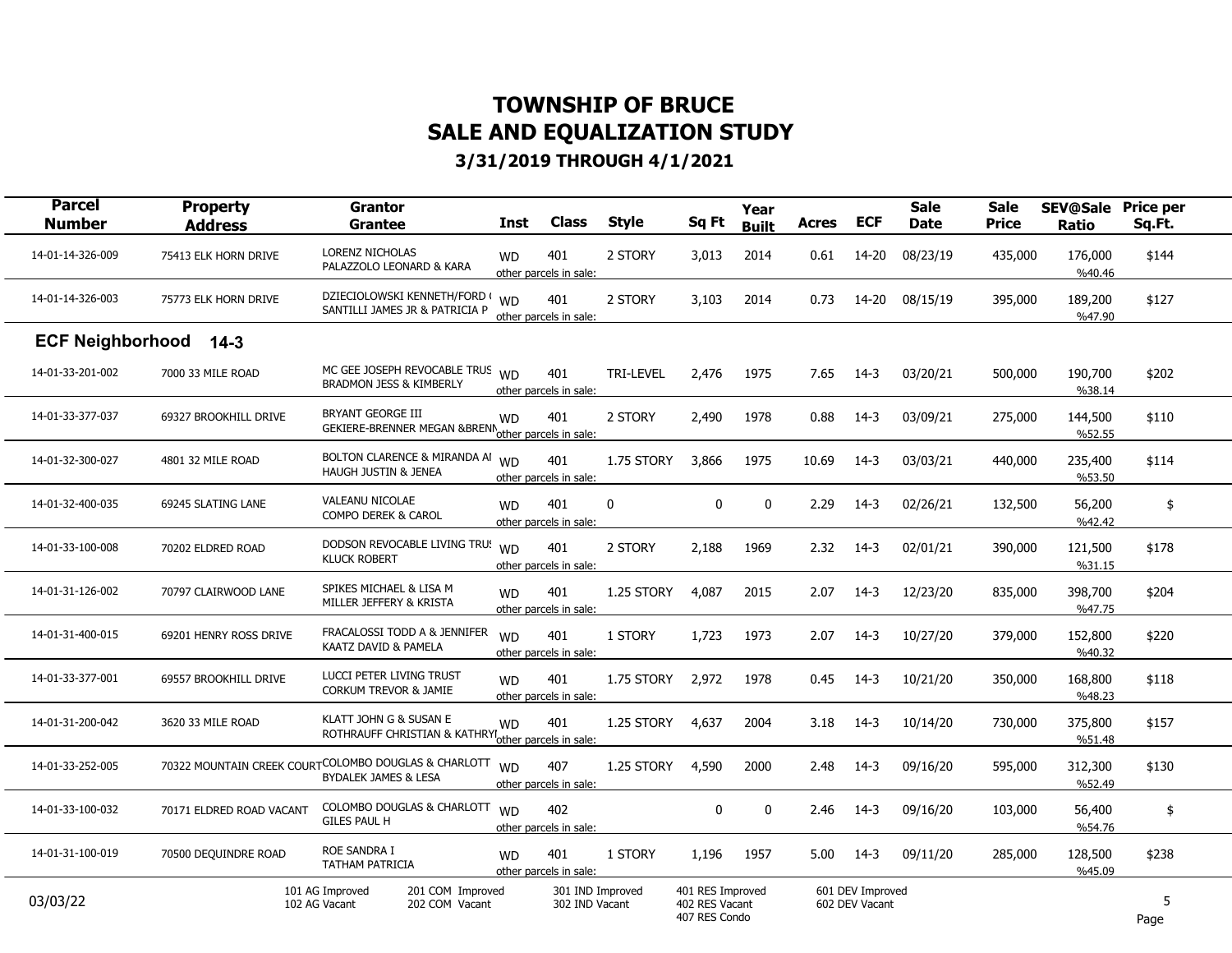| <b>Parcel</b><br><b>Number</b> | <b>Property</b><br><b>Address</b> | <b>Grantor</b><br><b>Grantee</b>                                                | <b>Inst</b> | <b>Class</b>                       | <b>Style</b> | Sq Ft                                               | Year<br><b>Built</b> | Acres | <b>ECF</b>                         | <b>Sale</b><br><b>Date</b> | <b>Sale</b><br><b>Price</b> | <b>SEV@Sale</b><br>Ratio | <b>Price per</b><br>Sq.Ft. |  |
|--------------------------------|-----------------------------------|---------------------------------------------------------------------------------|-------------|------------------------------------|--------------|-----------------------------------------------------|----------------------|-------|------------------------------------|----------------------------|-----------------------------|--------------------------|----------------------------|--|
| 14-01-30-476-003               | 71341 CEDAR BEND LANE             | <b>GUSTAVUS MICHAEL &amp; LORI</b><br>ANGELILLI CARL JR                         | <b>WD</b>   | 407<br>other parcels in sale:      | 1.25 STORY   | 3,928                                               | 1998                 | 2.49  | $14-3$                             | 08/20/20                   | 750,000                     | 352,600<br>%47.01        | \$191                      |  |
| 14-01-32-100-030               | 70727 FISHER ROAD                 | LEWIS DAVID G & ROSE ANN<br>GRAY MELISSA & JOSEPH                               | <b>WD</b>   | 401<br>other parcels in sale:      | 1 STORY      | 1,744                                               | 1967                 | 4.01  | $14-3$                             | 07/28/20                   | 354,000                     | 135,400<br>%38.25        | \$203                      |  |
| 14-01-33-300-012               | 69401 ELDRED ROAD                 | <b>TOCCO SALVATORE &amp; ALICE</b><br>LEE JEROMY & ELGENA                       | <b>WD</b>   | 401<br>other parcels in sale:      | 2 STORY      | 2,543                                               | 1987                 | 2.71  | 14-3                               | 07/24/20                   | 460,000                     | 181,800<br>%39.52        | \$181                      |  |
| 14-01-33-351-006               | 69359 LAKE POINT COURT            | DILLARD EUGENE P & KARYN<br><b>BISBEE ELENA</b>                                 | <b>WD</b>   | 407<br>other parcels in sale:      | 1.5 STORY    | 5,598                                               | 2005                 | 2.14  | $14-3$                             | 07/21/20                   | 775,000                     | 474,100<br>%61.17        | \$138                      |  |
| 14-01-31-426-009               | 69497 MEADOWBROOK LANE            | MOORE BRADY E & DEBORAH A<br>SCHNENEDER THOMAS & D'ANNA Kother parcels in sale: | <b>WD</b>   | 407                                | 1.5 STORY    | 3,276                                               | 2003                 | 1.00  | 14-3                               | 07/07/20                   | 485,000                     | 239,500<br>%49.38        | \$148                      |  |
| 14-01-33-400-021               | 69401 CAMPGROUND ROAD             | <b>MEYERS DEBRA</b><br><b>SABRA DEBRA</b>                                       | <b>WD</b>   | 401<br>other parcels in sale:      | 1 STORY      | 2,088                                               | 1976                 | 2.50  | $14-3$                             | 07/02/20                   | 337,500                     | 128,000<br>%37.93        | \$162                      |  |
| 14-01-31-426-019               | 69983 WILDFLOWER LANE             | <b>BUGLI MARCO P &amp; SARAH J</b><br><b>GOULD MICHAEL &amp; ROSEMARY</b>       | <b>WD</b>   | 407<br>other parcels in sale:      | 1.75 STORY   | 4,398                                               | 2003                 | 0.87  | $14-3$                             | 06/16/20                   | 604,500                     | 358,000<br>%59.22        | \$137                      |  |
| 14-01-33-377-039               | 69015 BROOKHILL DRIVE             | DODGE SUZANNE L<br>TOMPOS MICHAEL & KRISTIN                                     | <b>WD</b>   | 401<br>other parcels in sale:      | 1 STORY      | 2,192                                               | 1989                 | 1.75  | $14-3$                             | 05/22/20                   | 350,000                     | 189,500<br>%54.14        | \$160                      |  |
| 14-01-33-377-014               | 69470 SAXON DRIVE                 | CARNAGO JAMES & NANCY<br>GOODNEY ALEXANDER & LISA                               | <b>WD</b>   | 401<br>other parcels in sale:      | 2 STORY      | 3,016                                               | 1975                 | 0.93  | $14-3$                             | 03/27/20                   | 339,000                     | 147,600<br>%43.54        | \$112                      |  |
| 14-01-31-200-035               | 70901 CARNEGIE LANE               | ELLIS WILLIAM & BONNIE<br><b>JUNCEVIC DEDA</b>                                  | <b>WD</b>   | 401<br>other parcels in sale:      | 1.75 STORY   | 5.188                                               | 2002                 | 2.28  | $14-3$                             | 03/16/20                   | 680,000                     | 372,700<br>%54.81        | \$131                      |  |
| 14-01-29-201-004               | 5200 34 MILE ROAD                 | <b>MAYNARD BRIAN &amp; SANDIE</b><br>MURRAY MICHAEL & KRISTIN                   | <b>WD</b>   | 401<br>other parcels in sale:      | 2 STORY      | 6,314                                               | 2021                 | 10.10 | $14-3$                             | 02/06/20                   | 147,000                     | 64,800<br>%44.08         | \$23                       |  |
| 14-01-30-300-005               | 71320 DEQUINDRE ROAD              | ROLFS ROBERT & DIANNA<br><b>ZOHAIR BALLY</b>                                    | <b>WD</b>   | 401<br>other parcels in sale:      | 1 STORY      | 1,570                                               | 1955                 | 3.01  | $14-3$                             | 01/29/20                   | 197,000                     | 89,000<br>%45.18         | \$125                      |  |
| 14-01-28-151-009               | 6100 WHITE BIRCH LANE             | <b>TAYLOR MADE LLC</b><br>SALAYSAY JACOB                                        | <b>WD</b>   | 401<br>other parcels in sale:      | 0            | $\Omega$                                            | $\mathbf 0$          | 0.80  | $14-3$                             | 01/03/20                   | 73,500                      | 36,100<br>%49.12         | \$                         |  |
| 14-01-29-300-014               | 4700 RAAP ROAD                    | THE RICHARD TAPPER TRUST<br>ABBOUD HASSAN M                                     | <b>WD</b>   | 401<br>other parcels in sale:      | 1.5 STORY    | 3,238                                               | 1987                 | 10.13 | $14-3$                             | 12/24/19                   | 600,000                     | 234,100<br>%39.02        | \$185                      |  |
| 14-01-28-200-052               | 7260 34 MILE ROAD                 | SHINER PATRICK E & JULIE M TRU WD                                               |             | 401                                | 1 STORY      | 3,884                                               | 2003                 | 2.08  | $14-3$                             | 12/23/19                   | 576,000                     | 287,800                  | \$148                      |  |
| 03/03/22                       |                                   | 101 AG Improved<br>201 COM Improved<br>102 AG Vacant<br>202 COM Vacant          |             | 301 IND Improved<br>302 IND Vacant |              | 401 RES Improved<br>402 RES Vacant<br>407 RES Condo |                      |       | 601 DEV Improved<br>602 DEV Vacant |                            |                             |                          | 6<br>Page                  |  |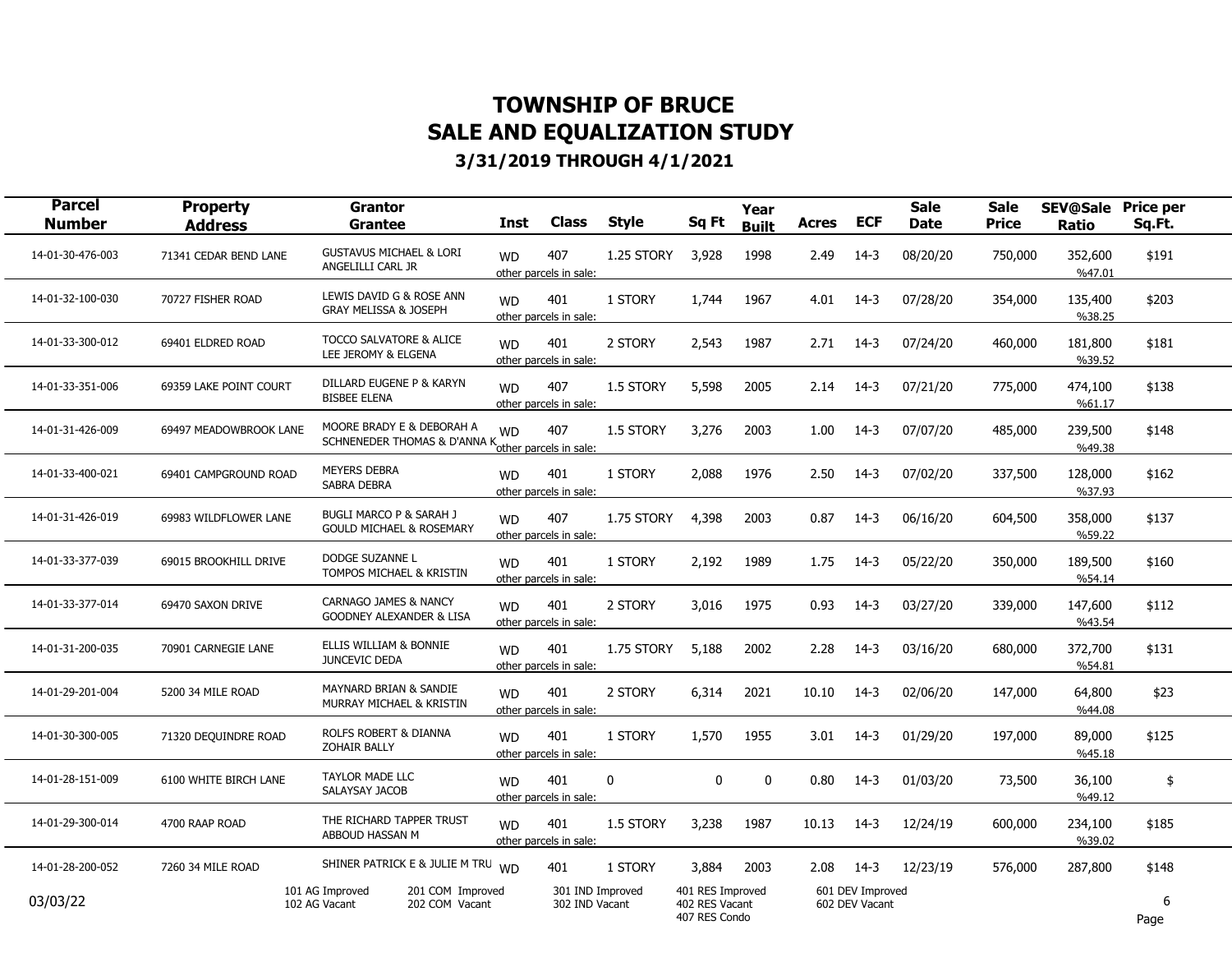| <b>Parcel</b><br><b>Number</b> | <b>Property</b><br><b>Address</b> | <b>Grantor</b><br>Grantee                                              | Inst      | Class                              | Style            | Sq Ft                                               | Year<br><b>Built</b> | Acres | <b>ECF</b>                         | <b>Sale</b><br><b>Date</b> | <b>Sale</b><br>Price | <b>SEV@Sale</b><br>Ratio | <b>Price per</b><br>Sq.Ft. |  |
|--------------------------------|-----------------------------------|------------------------------------------------------------------------|-----------|------------------------------------|------------------|-----------------------------------------------------|----------------------|-------|------------------------------------|----------------------------|----------------------|--------------------------|----------------------------|--|
|                                |                                   | I'IL LUUGNLIIN NEVIIN & I'IELIJJA                                      |           | other parcels in sale:             |                  |                                                     |                      |       |                                    |                            |                      | %49.97                   |                            |  |
| 14-01-30-400-019               | 3000 TAFT ROAD                    | CHAMPAGNE JOHN R & LINDA M<br>LABRANCHE MICHAEL                        | <b>WD</b> | 401<br>other parcels in sale:      | <b>TRI-LEVEL</b> | 2,598                                               | 1966                 | 2.29  | $14-3$                             | 11/15/19                   | 287,500              | 112,900<br>%39.27        | \$111                      |  |
| 14-01-32-400-028               | 69461 SLATING LANE                | RANDALL FREDERICK W<br>VAN HEUSDEN STEVEN & PAULA                      | <b>WD</b> | 401<br>other parcels in sale:      | 1 STORY          | 1,882                                               | 1997                 | 3.03  | $14-3$                             | 11/07/19                   | 380,200              | 178,000<br>%46.82        | \$202                      |  |
| 14-01-30-100-015               | 2030 34 MILE ROAD                 | DANKO THOMAS & STEPHANIE<br>MOTRINC STEVEN & KATRINA                   | <b>WD</b> | 401<br>other parcels in sale:      | 1.5 STORY        | 2,619                                               | 1989                 | 3.15  | $14-3$                             | 10/04/19                   | 385,000              | 175,500<br>%45.58        | \$147                      |  |
| 14-01-32-326-005               | 4697 TIMBER RIDGE DRIVE           | GIACOLETTI JOHN A & ADRIENNE<br>STREBERGER DANIEL & VICTORIA           | <b>WD</b> | 407<br>other parcels in sale:      | 1 STORY          | 3,642                                               | 2005                 | 2.09  | $14-3$                             | 09/05/19                   | 605,000              | 316,800<br>%52.36        | \$166                      |  |
| 14-01-32-100-017               | 70353 FISHER ROAD                 | <b>MATHIAK GARY &amp; LINDA</b><br>KRANICK SHAWN & EMILY               | <b>WD</b> | 401<br>other parcels in sale:      | 1.75 STORY       | 3,399                                               | 1997                 | 6.00  | $14-3$                             | 08/30/19                   | 457,000              | 261,000<br>%57.11        | \$134                      |  |
| 14-01-28-300-011               | 71550 ELDRED ROAD                 | FEIGE MARGARET & MICHAEL<br>DANKO THOMAS & STEPHANIE                   | <b>WD</b> | 401<br>other parcels in sale:      | 1.75 STORY       | 3,333                                               | 1987                 | 3.09  | $14-3$                             | 08/15/19                   | 425,000              | 192,600<br>%45.32        | \$128                      |  |
| 14-01-33-378-013               | 69308 BROOKHILL DRIVE             | PABISZ SUZANNE<br>FISCHIONE ANDREA & ANTHONY                           | PTA       | 401<br>other parcels in sale:      | 1.5 STORY        | 2,709                                               | 1994                 | 0.60  | $14-3$                             | 07/31/19                   | 362,000              | 188,700<br>%52.13        | \$134                      |  |
| 14-01-31-426-012               | 69595 WILDFLOWER LANE             | PALAZZOLO JOSEPHONE M TRUST<br>SANTORO MARIO & MARISA                  | <b>WD</b> | 407<br>other parcels in sale:      | 1.5 STORY        | 3,842                                               | 2019                 | 0.80  | 14-3                               | 07/30/19                   | 100,000              | 36,100<br>%36.10         | \$26                       |  |
| 14-01-33-378-003               | 69556 BROOKHILL DRIVE             | PARK JAMES K<br><b>GALE KELLY &amp; MICHAEL</b>                        | <b>WD</b> | 401<br>other parcels in sale:      | 1.75 STORY       | 2,838                                               | 1979                 | 0.40  | $14-3$                             | 07/17/19                   | 325,000              | 144,600<br>%44.49        | \$115                      |  |
| 14-01-31-400-049               | 69575 HENRY ROSS DRIVE            | KRAFT RICHARD W & MARTINE M<br><b>BROWN BEN &amp; SARA</b>             | <b>WD</b> | 401<br>other parcels in sale:      | 1.5 STORY        | 2,888                                               | 2020                 | 5.10  | $14-3$                             | 06/13/19                   | 159,000              | 55,700<br>%35.03         | \$55                       |  |
| 14-01-28-300-021               | 71453 ELDRED ROAD                 | MCKENZIE CATHERINE & CHRISTC OC<br><b>TURNER WILLIAM</b>               |           | 401<br>other parcels in sale:      | 1.5 STORY        | 3,807                                               | 2002                 | 4.00  | 14-3                               | 05/28/19                   | 510,000              | 247,800<br>%48.59        | \$134                      |  |
| 14-01-33-351-009               | 69356 LAKE POINT COURT            | TOR ROBERT & MARY<br>PRIMAVERA STEFANO & ANTONELL                      | <b>WD</b> | 407<br>other parcels in sale:      | 1 STORY          | 3,284                                               | 2019                 | 2.38  | $14-3$                             | 05/24/19                   | 147,000              | 45,200<br>%30.75         | \$45                       |  |
| 14-01-33-300-018               | 6910 GATES STREET                 | KALM RICHARD S & DARLENE K<br>RICE BRANDON & KARA                      | <b>WD</b> | 401<br>other parcels in sale:      | 2 STORY          | 3,164                                               | 1981                 | 5.00  | $14-3$                             | 05/03/19                   | 475,000              | 199,300<br>%41.96        | \$150                      |  |
| 14-01-33-377-017               | 69394 SAXON DRIVE                 | <b>WALDEN DAVID S</b><br>KASPER PAUL & KRISTEN                         | <b>WD</b> | 401<br>other parcels in sale:      | 1 STORY          | 2,139                                               | 1977                 | 0.98  | $14-3$                             | 04/01/19                   | 305,000              | 141,000<br>%46.23        | \$143                      |  |
| 03/03/22                       |                                   | 101 AG Improved<br>201 COM Improved<br>102 AG Vacant<br>202 COM Vacant |           | 301 IND Improved<br>302 IND Vacant |                  | 401 RES Improved<br>402 RES Vacant<br>407 RES Condo |                      |       | 601 DEV Improved<br>602 DEV Vacant |                            |                      |                          | 7<br>Page                  |  |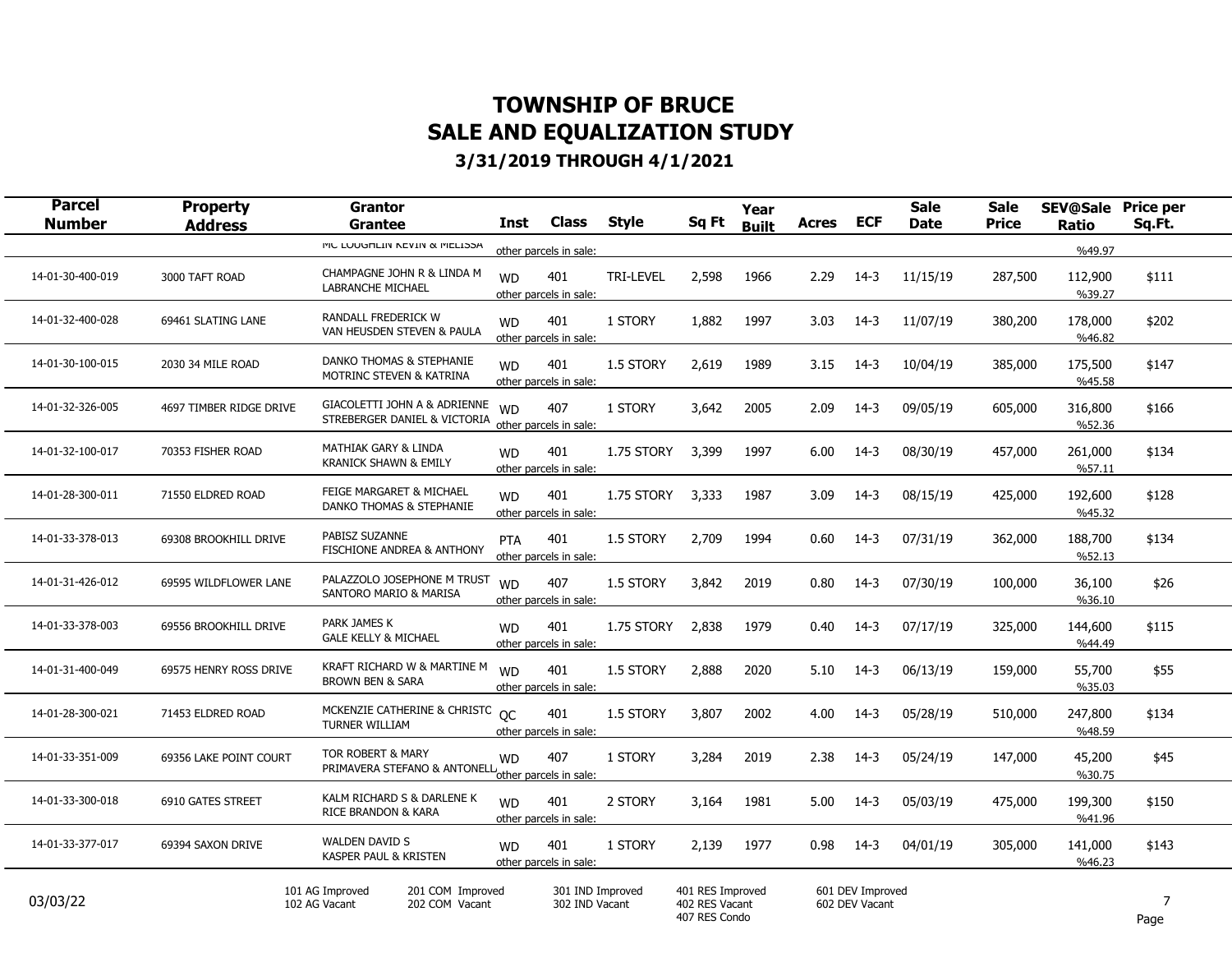| <b>Parcel</b><br><b>Number</b> | <b>Property</b><br><b>Address</b> | <b>Grantor</b><br><b>Grantee</b>                                               | Inst      | <b>Class</b>                       | <b>Style</b> | Sq Ft                                               | Year<br><b>Built</b> | Acres | <b>ECF</b>                         | <b>Sale</b><br><b>Date</b> | <b>Sale</b><br>Price | <b>SEV@Sale</b><br>Ratio | <b>Price per</b><br>Sq.Ft. |  |
|--------------------------------|-----------------------------------|--------------------------------------------------------------------------------|-----------|------------------------------------|--------------|-----------------------------------------------------|----------------------|-------|------------------------------------|----------------------------|----------------------|--------------------------|----------------------------|--|
| <b>ECF Neighborhood</b>        | $14 - 4$                          |                                                                                |           |                                    |              |                                                     |                      |       |                                    |                            |                      |                          |                            |  |
| 14-01-35-251-010               | 13064 BOARDWALK DRIVE             | CAMPBELL DONALD FAMILY TRUST<br>KENNEDY DAVID & KELLI                          | <b>WD</b> | 401<br>other parcels in sale:      | 1 STORY      | 2,193                                               | 1997                 | 0.54  | 14-4                               | 03/12/21                   | 400,000              | 171,100<br>%42.78        | \$182                      |  |
| 14-01-22-300-059               | 73443 HIDDEN CREEK LANE           | <b>WOOD WARREN</b><br>HESSLER JUSTIN & CRISTINA                                | <b>WD</b> | 401<br>other parcels in sale:      | 1.5 STORY    | 6,380                                               | 2006                 | 5.28  | 14-4                               | 03/10/21                   | 950,000              | 482,200<br>%50.76        | \$149                      |  |
| 14-01-26-426-009               | 71564 JULIUS DRIVE                | RHU D LLC<br>MINAUDO ANTONINO &                                                | <b>WD</b> | 407<br>other parcels in sale:      | 2 STORY      | 2,793                                               | 2021                 | 0.00  | 14-4                               | 03/03/21                   | 82,500               | 35,000<br>%42.42         | \$30                       |  |
| 14-01-22-400-013               | 11565 34 MILE ROAD                | WESCH JOSEPH JR<br>DAVIES GHAYDA                                               | <b>WD</b> | 401<br>other parcels in sale:      | 1 STORY      | 919                                                 | 1954                 | 0.56  | $14 - 4$                           | 02/26/21                   | 175,000              | 58,700<br>%33.54         | \$190                      |  |
| 14-01-22-227-007               | 74630 NORDMAN COURT               | MICHAELI TODD A<br><b>REED BRYAN</b>                                           | <b>WD</b> | 401<br>other parcels in sale:      | 1 STORY      | 1,888                                               | 1972                 | 0.91  | 14-4                               | 01/21/21                   | 282,400              | 97,200<br>%34.42         | \$150                      |  |
| 14-01-25-201-015               | 72856 TEAL COURT                  | <b>HUDSON CHRISTY</b><br>MONTGOMERY ROBERT                                     | <b>WD</b> | 407<br>other parcels in sale:      | 1.5 STORY    | 4,572                                               | 1998                 | 1.66  | 14-4                               | 12/28/20                   | 680,000              | 378,000<br>%55.59        | \$149                      |  |
| 14-01-26-426-115               | 71560 SARAH DRIVE                 | RHU D LLC<br>SHORT BROOKE & KYLE                                               | <b>WD</b> | 407<br>other parcels in sale:      | 2 STORY      | 2,875                                               | 2021                 | 0.00  | 14-4                               | 12/18/20                   | 85,000               | 35,000<br>%41.18         | \$30                       |  |
| 14-01-26-426-089               | 13312 SAVANNAH DRIVE              | RHU D LLC<br>DELOR BRADLEY & ERICA & ULCH                                      | <b>WD</b> | 407<br>other parcels in sale:      | 2 STORY      | 2,854                                               | 2021                 | 0.00  | $14 - 4$                           | 12/18/20                   | 84,727               | 35,000<br>%41.31         | \$30                       |  |
| 14-01-26-426-084               | 13154 SAVANNAH DRIVE              | RHU D LLC<br>ULCH DIANE & DELOR BRADLEY &                                      | <b>WD</b> | 407<br>other parcels in sale:      | 1 STORY      | 1,798                                               | 2021                 | 0.00  | $14 - 4$                           | 12/18/20                   | 78,502               | 35,000<br>%44.58         | \$44                       |  |
| 14-01-26-426-104               | 13212 HANNAH DRIVE                | RHU D LLC<br><b>RIEDEL MATTHEW</b>                                             | <b>WD</b> | 407<br>other parcels in sale:      | 2 STORY      | 2,183                                               | 2021                 | 0.00  | $14 - 4$                           | 12/18/20                   | 81,000               | 35,000<br>%43.21         | \$37                       |  |
| 14-01-26-426-059               | 71559 SARAH DRIVE                 | RHU D LLC<br>MIKLA ALEXANDER & LONG SARAH                                      | <b>WD</b> | 407<br>other parcels in sale:      | 1 STORY      | 1,716                                               | 2021                 | 0.00  | 14-4                               | 12/16/20                   | 75,000               | 35,000<br>%46.67         | \$44                       |  |
| 14-01-25-201-016               | 72878 TEAL COURT                  | LUDEMAN DONALD & SHAWN<br>SENGSTOCK BENJAMIN & CHRISTIN other parcels in sale: | <b>WD</b> | 407                                | 1.5 STORY    | 3,269                                               | 1999                 | 2.77  | $14 - 4$                           | 12/11/20                   | 550,000              | 245,800<br>%44.69        | \$168                      |  |
| 14-01-26-426-010               | 71532 JULIUS DRIVE                | RHU D LLC<br>MONROE RAYMOND & GERALDINE                                        | <b>WD</b> | 407<br>other parcels in sale:      | 1 STORY      | 1,748                                               | 2021                 | 0.00  | 14-4                               | 12/04/20                   | 74,002               | 35,000<br>%47.30         | \$42                       |  |
| 14-01-26-426-026               | 71673 JULIUS DRIVE                | RHU D LLC<br><b>ODELL MICHAEL &amp; EMMA</b>                                   | <b>WD</b> | 407<br>other parcels in sale:      | 1 STORY      | 1,728                                               | 2021                 | 0.00  | 14-4                               | 12/03/20                   | 65,000               | 35,000<br>%53.85         | \$38                       |  |
| 03/03/22                       |                                   | 101 AG Improved<br>201 COM Improved<br>102 AG Vacant<br>202 COM Vacant         |           | 301 IND Improved<br>302 IND Vacant |              | 401 RES Improved<br>402 RES Vacant<br>407 RES Condo |                      |       | 601 DEV Improved<br>602 DEV Vacant |                            |                      |                          | 8<br>Page                  |  |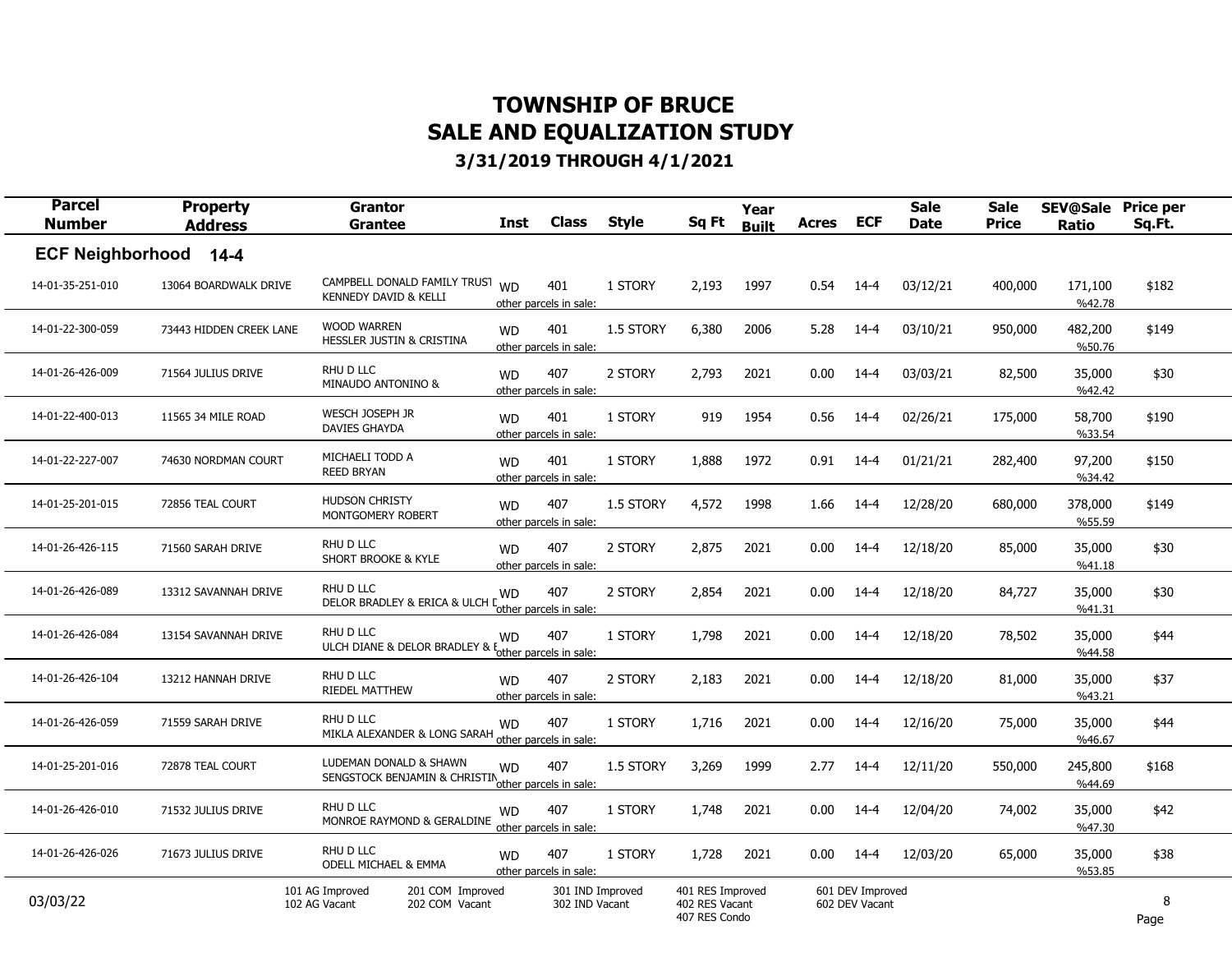| <b>Parcel</b><br><b>Number</b> | <b>Property</b><br><b>Address</b> | <b>Grantor</b><br><b>Grantee</b>                                       | Inst      | <b>Class</b>                       | <b>Style</b> | Sq Ft                                               | Year<br><b>Built</b> | Acres | <b>ECF</b>                         | <b>Sale</b><br><b>Date</b> | <b>Sale</b><br><b>Price</b> | <b>SEV@Sale</b><br>Ratio | <b>Price per</b><br>Sq.Ft. |  |
|--------------------------------|-----------------------------------|------------------------------------------------------------------------|-----------|------------------------------------|--------------|-----------------------------------------------------|----------------------|-------|------------------------------------|----------------------------|-----------------------------|--------------------------|----------------------------|--|
| 14-01-22-227-002               | 11488 35 MILE ROAD                | MC PEEK DANIEL & KATHLEEN<br>DEVIJA ROLAND & VILMA                     | <b>WD</b> | 401<br>other parcels in sale:      | 1 STORY      | 1,471                                               | 1992                 | 0.92  | $14 - 4$                           | 11/24/20                   | 276,000                     | 106,100<br>%38.44        | \$188                      |  |
| 14-01-35-251-008               | 13022 BOARDWALK DRIVE             | <b>GRIFFIN JEFFREY &amp; SHANNON</b><br>TYRELL MICHAEL & LAURA         | <b>WD</b> | 401<br>other parcels in sale:      | 1.5 STORY    | 2,704                                               | 1996                 | 0.57  | $14 - 4$                           | 11/20/20                   | 408,000                     | 182,500<br>%44.73        | \$151                      |  |
| 14-01-26-200-028               | 72625 SORREL DRIVE                | CZARTORYSKI KEVIN & PAMELA<br>TOMAYKO RYAN & AMANDA                    | <b>WD</b> | 401<br>other parcels in sale:      | 2 STORY      | 2,833                                               | 2021                 | 3.49  | $14 - 4$                           | 11/12/20                   | 132,500                     | 47,900<br>%36.15         | \$47                       |  |
| 14-01-35-179-002               | 70333 MC VICAR ROAD               | AFTON KENNETH TRUSTEE SEHGA<br><b>MOYET REY</b>                        | PTA       | 401<br>other parcels in sale:      | 1.25 STORY   | 1,275                                               | 1910                 | 0.72  | 14-4                               | 11/06/20                   | 148,000                     | 72,100<br>%48.72         | \$116                      |  |
| 14-01-27-426-006               | 11448 BAYBERRY DRIVE              | PUGLISE FRANK & SANG HEE<br><b>GOJCAJ SANDER</b>                       | <b>WD</b> | 407<br>other parcels in sale:      | 1.75 STORY   | 3,402                                               | 2001                 | 2.27  | 14-4                               | 11/05/20                   | 455,000                     | 254,700<br>%55.98        | \$134                      |  |
| 14-01-22-300-057               | 73534 GOULD ROAD                  | <b>WALTER DARREL</b><br>FERRARO JAMES & LAURA                          | <b>WD</b> | 401<br>other parcels in sale:      | 1 STORY      | 2,115                                               | 2003                 | 3.29  | 14-4                               | 10/26/20                   | 475,000                     | 207,700<br>%43.73        | \$225                      |  |
| 14-01-26-426-085               | 13182 SAVANNAH DRIVE              | RHU D LLC<br>ROGERS TAYLOR & BESTE DANIELL                             | <b>WD</b> | 407<br>other parcels in sale:      | 1 STORY      | 1,702                                               | 2021                 | 0.00  | $14 - 4$                           | 10/09/20                   | 76,502                      | 35,000<br>%45.75         | \$45                       |  |
| 14-01-24-326-001               | 73051 CALDWELL LANE               | DAVIS KRISTEN TRUST<br><b>KOSS KAREN TRUST</b>                         | <b>WD</b> | 401<br>other parcels in sale:      | 1.25 STORY   | 4,716                                               | 2005                 | 2.00  | 14-4                               | 10/07/20                   | 660,000                     | 411,500<br>%62.35        | \$140                      |  |
| 14-01-26-426-125               | 71621 DOLORES DRIVE               | RHU D LLC<br><b>SEOG DUSTIN &amp; ERICA</b>                            | <b>WD</b> | 407<br>other parcels in sale:      | 2 STORY      | 2,738                                               | 2020                 | 0.00  | $14 - 4$                           | 10/01/20                   | 84,727                      | 35,000<br>%41.31         | \$31                       |  |
| 14-01-26-426-056               | 71629 SARAH DRIVE                 | RHU D LLC<br><b>MYATT JAMES</b>                                        | <b>WD</b> | 407<br>other parcels in sale:      | 2 STORY      | 2.143                                               | 2021                 | 0.00  | 14-4                               | 09/29/20                   | 77,527                      | 35,000<br>%45.15         | \$36                       |  |
| 14-01-26-426-057               | 71597 SARAH DRIVE                 | RHU D LLC<br><b>HARPER CHERYL</b>                                      | <b>WD</b> | 407<br>other parcels in sale:      | 1 STORY      | 1,709                                               | 2021                 | 0.00  | 14-4                               | 09/24/20                   | 74,002                      | 35,000<br>%47.30         | \$43                       |  |
| 14-01-26-426-114               | 71576 SARAH DRIVE                 | RHU D LLC<br><b>PARKER NEENEE</b>                                      | <b>WD</b> | 407<br>other parcels in sale:      | 2 STORY      | 2,726                                               | 2020                 | 0.00  | $14 - 4$                           | 09/11/20                   | 83,551                      | 35,000<br>%41.89         | \$31                       |  |
| 14-01-35-201-007               | 12919 EXCALIBUR LANE              | STOREY TIMOTHY M & GLORIA J<br><b>BIEMACZONEK MARK &amp; MARY</b>      | <b>WD</b> | 401<br>other parcels in sale:      | 1 STORY      | 2,037                                               | 1995                 | 0.86  | 14-4                               | 08/27/20                   | 399,000                     | 172,400<br>%43.21        | \$196                      |  |
| 14-01-27-202-011               | 72868 SOLANUS DRIVE               | PEDROTTE CHARLES E<br>TAMOU CHARLES K AND CHARLES                      | <b>WD</b> | 401<br>other parcels in sale:      | 1 STORY      | 3,054                                               | 2004                 | 0.92  | $14-4$                             | 08/25/20                   | 585,000                     | 262,500<br>%44.87        | \$192                      |  |
| 14-01-22-400-026               | 11435 34 MILE ROAD                | <b>BARRON ELIZABETH M</b>                                              | <b>WD</b> | 401                                | 1 STORY      | 1,741                                               | 1993                 | 3.85  | 14-4                               | 08/11/20                   | 349,900                     | 135,800                  | \$201                      |  |
| 03/03/22                       |                                   | 101 AG Improved<br>201 COM Improved<br>102 AG Vacant<br>202 COM Vacant |           | 301 IND Improved<br>302 IND Vacant |              | 401 RES Improved<br>402 RES Vacant<br>407 RES Condo |                      |       | 601 DEV Improved<br>602 DEV Vacant |                            |                             |                          | 9<br>Page                  |  |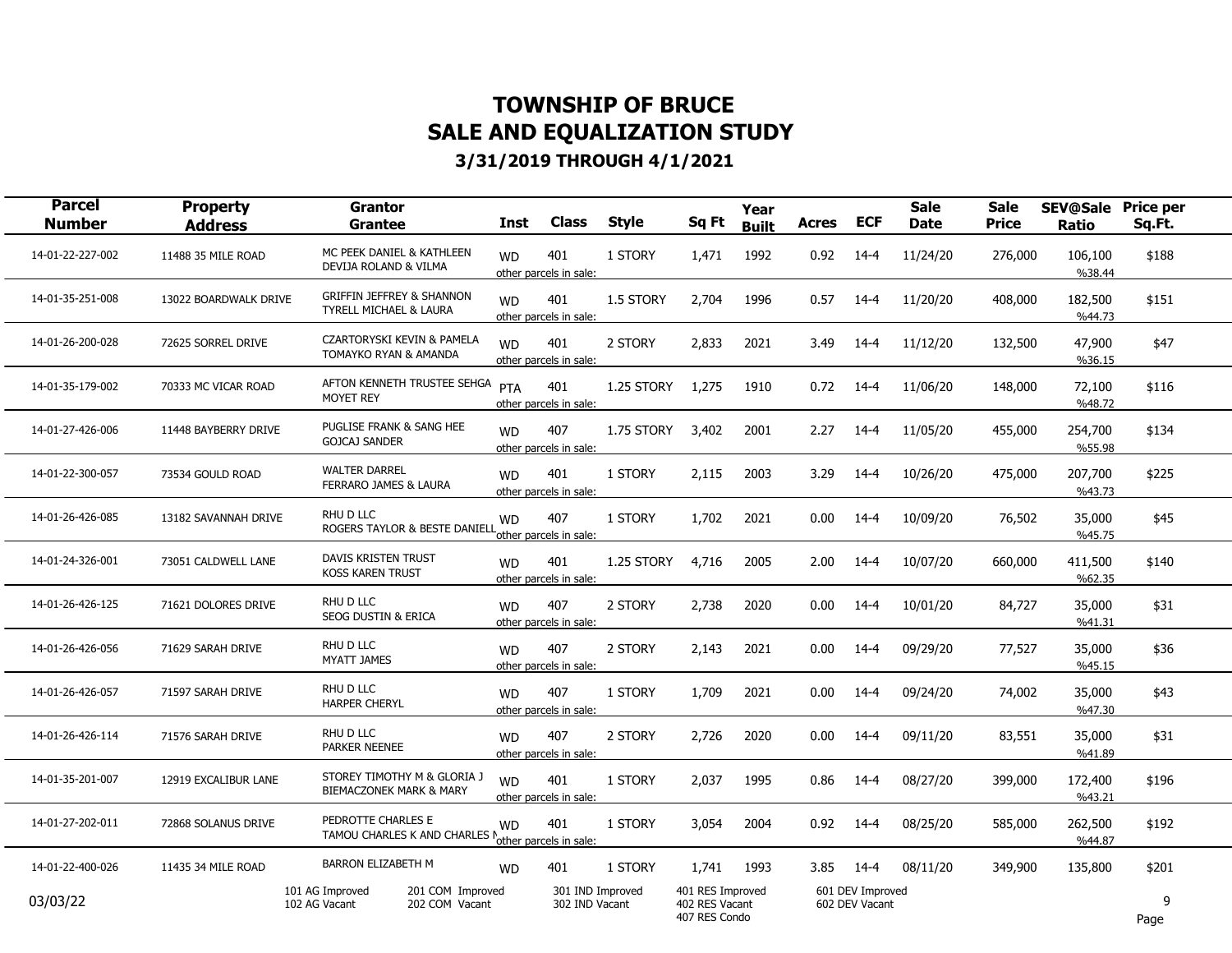| <b>Parcel</b><br><b>Number</b> | <b>Property</b><br><b>Address</b> | <b>Grantor</b><br><b>Grantee</b>                                          | <b>Inst</b> | <b>Class</b>                       | <b>Style</b> | Sq Ft                                               | Year<br><b>Built</b> | <b>Acres</b> | <b>ECF</b>                         | <b>Sale</b><br><b>Date</b> | <b>Sale</b><br><b>Price</b> | <b>SEV@Sale Price per</b><br><b>Ratio</b> | Sq.Ft.     |  |
|--------------------------------|-----------------------------------|---------------------------------------------------------------------------|-------------|------------------------------------|--------------|-----------------------------------------------------|----------------------|--------------|------------------------------------|----------------------------|-----------------------------|-------------------------------------------|------------|--|
|                                |                                   | <b>FURGET DAIVIEL &amp; LAURA</b>                                         |             | other parcels in sale:             |              |                                                     |                      |              |                                    |                            |                             | %38.81                                    |            |  |
| 14-01-22-300-013               | 8279 34 MILE ROAD                 | MENARD DAVID & SHELLY<br><b>TELLER DAN</b>                                | <b>WD</b>   | 401<br>other parcels in sale:      | 1.5 STORY    | 3,850                                               | 2006                 | 9.17         | $14 - 4$                           | 07/30/20                   | 590,000                     | 301,700<br>%51.14                         | \$153      |  |
| 14-01-22-100-029               | 74252 GOULD ROAD                  | GERHARDT CHRISTOPHER G & HE WD<br>STING TAYLOR & KAPPAZ ERIN              |             | 401<br>other parcels in sale:      | 1 STORY      | 2,585                                               | 2016                 | 2.77         | 14-4                               | 07/29/20                   | 443,000                     | 237,700<br>%53.66                         | \$171      |  |
| 14-01-27-451-034               | 11242 CHAPMAN COURT               | STORK AMANDA S & MATTHEW D<br>MEADOWS JACOB & SUSAN                       | <b>WD</b>   | 407<br>other parcels in sale:      | 2 STORY      | 2,645                                               | 1997                 | 1.32         | $14-4$                             | 07/23/20                   | 550,000                     | 217,400<br>%39.53                         | \$208      |  |
| 14-01-27-300-079               | 71181 EAST POND CREEK             | ZAPPELLA JOHN & LUANN REV TRI WD<br><b>BARNOSKY ALEXANDER &amp; KELLY</b> |             | 401<br>other parcels in sale:      | 1 STORY      | 2,342                                               | 2021                 | 1.30         | 14-4                               | 07/17/20                   | 84,000                      | 37,800<br>%45.00                          | \$36       |  |
| 14-01-35-151-005               | 11780 KAEDING STREET              | WITULSKI JEFFERY W<br>RICKMAN SHANE                                       | <b>WD</b>   | 401<br>other parcels in sale:      | 1 STORY      | 816                                                 | 1941                 | 0.36         | 14-4                               | 07/16/20                   | 156,000                     | 53,700<br>%34.42                          | \$191      |  |
| 14-01-27-278-001               | 72175 VAN DYKE                    | FOWLER BRANDI M<br>ABELE JASON                                            | PTA         | 401<br>other parcels in sale:      | 1 STORY      | 1,253                                               | 1957                 | 1.30         | 14-4                               | 07/10/20                   | 185,400                     | 78,300<br>%42.23                          | \$148      |  |
| 14-01-26-426-108               | 71748 SARAH DRIVE                 | RHU D LLC<br>BARRETT RICHARD & ROSALYN                                    | <b>WD</b>   | 407<br>other parcels in sale:      | 1 STORY      | 2,231                                               | 2020                 | 0.00         | $14 - 4$                           | 07/01/20                   | 79,557                      | 35,000<br>%43.99                          | \$36       |  |
| 14-01-27-426-004               | 11472 BAYBERRY DRIVE              | BEJNAR SHANNON/M BEJNAR REV<br>EVERLY WILLIAM & MARY BETH                 | <b>WD</b>   | 407<br>other parcels in sale:      | 1.75 STORY   | 2,944                                               | 2002                 | 2.04         | $14 - 4$                           | 06/30/20                   | 535,000                     | 207,400<br>%38.77                         | \$182      |  |
| 14-01-26-426-011               | 71478 JULIUS DRIVE                | MGM HOMES LLC<br>RATIU SORIN & CLAUDIA                                    | <b>WD</b>   | 407<br>other parcels in sale:      | 1 STORY      | 1,929                                               | 2019                 | 0.00         | 14-4                               | 06/26/20                   | 350,000                     | 116,900<br>%33.40                         | \$181      |  |
| 14-01-24-200-020               | 74217 KANIE ROAD                  | THEUT DEBORA<br>VINSON AMY & JARED                                        | <b>WD</b>   | 401<br>other parcels in sale:      | 1 STORY      | 3,618                                               | 2000                 | 10.23        | 14-4                               | 06/25/20                   | 525,000                     | 294,000<br>%56.00                         | \$145      |  |
| 14-01-26-426-113               | 71598 SARAH DRIVE                 | RHU D LLC<br>HATZIS IAONNIS-JOHN & KELLY                                  | <b>WD</b>   | 407<br>other parcels in sale:      | 1.25 STORY   | 2,154                                               | 2020                 | 0.00         | $14 - 4$                           | 06/25/20                   | 79,557                      | 35,000<br>%43.99                          | \$37       |  |
| 14-01-26-426-028               | 71701 JULIUS DRIVE                | MGM HOMES LLC<br><b>CALLEWAERT KURT &amp; SARAH</b>                       | <b>WD</b>   | 407<br>other parcels in sale:      | 1 STORY      | 1,911                                               | 2019                 | 0.00         | 14-4                               | 06/24/20                   | 356,000                     | 115,000<br>%32.30                         | \$186      |  |
| 14-01-27-300-067               | 71326 EAST POND CREEK             | ISRAEL TIMOTHY & KIMBERLY<br><b>BARTON DENNIS &amp; GRACE</b>             | LC          | 401<br>other parcels in sale:      | 1 STORY      | 2,489                                               | 1998                 | 1.08         | $14-4$                             | 06/22/20                   | 420,000                     | 195,100<br>%46.45                         | \$169      |  |
| 14-01-24-300-002               | 73550 MC KAY ROAD                 | VINSON JARED P & AMY<br><b>MANDLEY HOLLY</b>                              | <b>WD</b>   | 401<br>other parcels in sale:      | 1 STORY      | 1,966                                               | 1977                 | 5.00         | $14 - 4$                           | 06/18/20                   | 375,000                     | 133,200<br>%35.52                         | \$191      |  |
| 03/03/22                       |                                   | 101 AG Improved<br>201 COM Improved<br>102 AG Vacant<br>202 COM Vacant    |             | 301 IND Improved<br>302 IND Vacant |              | 401 RES Improved<br>402 RES Vacant<br>407 RES Condo |                      |              | 601 DEV Improved<br>602 DEV Vacant |                            |                             |                                           | 10<br>Page |  |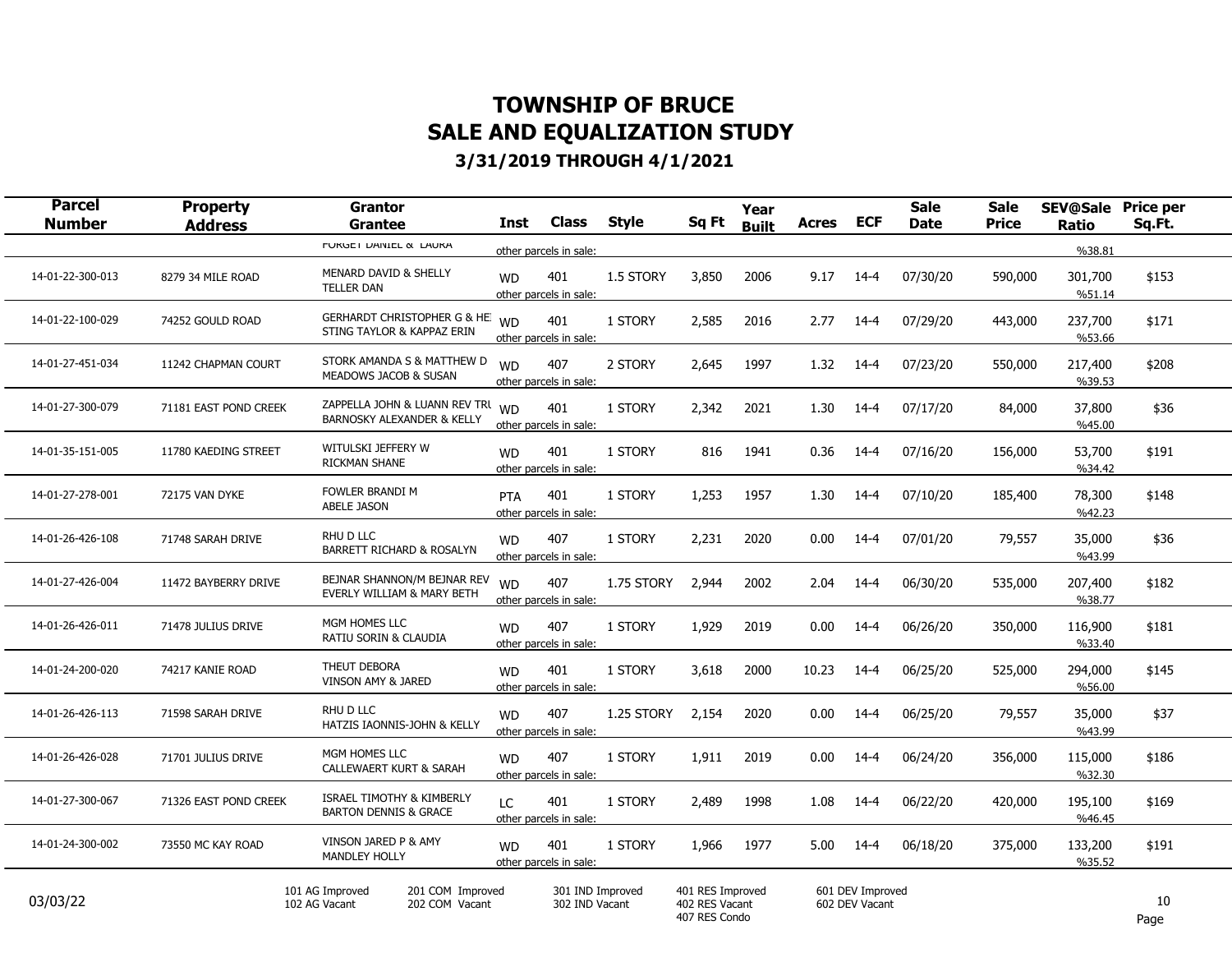| <b>Parcel</b><br><b>Number</b> | <b>Property</b><br><b>Address</b> | <b>Grantor</b><br>Grantee                                               | <b>Inst</b>                         | <b>Class</b>                       | <b>Style</b>     | Sq Ft                                               | Year<br><b>Built</b> | Acres | <b>ECF</b>                         | <b>Sale</b><br><b>Date</b> | <b>Sale</b><br>Price | <b>SEV@Sale Price per</b><br>Ratio | Sq.Ft.     |  |
|--------------------------------|-----------------------------------|-------------------------------------------------------------------------|-------------------------------------|------------------------------------|------------------|-----------------------------------------------------|----------------------|-------|------------------------------------|----------------------------|----------------------|------------------------------------|------------|--|
| 14-01-22-201-029               | 74415 JUDGES COURT                | LOFTIS GORDON & AMY<br>JONES CHARLES J                                  | <b>WD</b><br>other parcels in sale: | 401                                | 1.5 STORY        | 3,220                                               | 2002                 | 4.23  | $14 - 4$                           | 06/15/20                   | 535,000              | 247,600<br>%46.28                  | \$166      |  |
| 14-01-34-227-026               | 70252 HILLSIDE COURT              | HERNANDEZ MARVIN & CATHERIN WD<br>STABLEY M & ST ANGELO K               | other parcels in sale:              | 407                                | 2 STORY          | 2,130                                               | 2004                 | 0.37  | 14-4                               | 05/28/20                   | 339,900              | 169,900<br>%49.99                  | \$160      |  |
| 14-01-34-227-004               | 70692 HILLSIDE COURT              | TIBBOLES TRACIE M<br>PILE EVAN & SARAH                                  | <b>WD</b><br>other parcels in sale: | 407                                | 1.75 STORY       | 2,618                                               | 2000                 | 0.34  | $14 - 4$                           | 05/22/20                   | 300,000              | 176,300<br>%58.77                  | \$115      |  |
| 14-01-26-200-008               | 72045 MC KAY ROAD                 | CHARBENEAU JAMES C III<br>SMITH DEREK A                                 | <b>WD</b><br>other parcels in sale: | 401                                | <b>TRI-LEVEL</b> | 2,068                                               | 1975                 | 1.17  | 14-4                               | 04/15/20                   | 275,000              | 105,100<br>%38.22                  | \$133      |  |
| 14-01-26-426-024               | 71635 JULIUS DRIVE                | SILVERADO CUSTOM HOMES INC<br>ALEF JOSEPH & NICOLE                      | <b>WD</b><br>other parcels in sale: | 407                                | 2 STORY          | 2,213                                               | 2019                 | 0.00  | $14 - 4$                           | 04/10/20                   | 360,000              | 156,000<br>%43.33                  | \$163      |  |
| 14-01-27-476-014               | 11305 COVERED BRIDGE LANE         | WIERZBICKI JOAN T & JOHN D TR<br><b>OLEJARECZYK BRENTON &amp; SARAH</b> | <b>WD</b><br>other parcels in sale: | 407                                | 1.5 STORY        | 3,945                                               | 1990                 | 0.95  | $14 - 4$                           | 04/06/20                   | 455,000              | 246,600<br>%54.20                  | \$115      |  |
| 14-01-27-300-071               | 71070 CAMPGROUND ROAD             | <b>MURPHY DANIEL</b><br>CARNAGO JAMES & NANCY                           | <b>WD</b><br>other parcels in sale: | 401                                | 1 STORY          | 1,500                                               | 2020                 | 0.95  | $14 - 4$                           | 03/18/20                   | 68,000               | 33,700<br>%49.56                   | \$45       |  |
| 14-01-27-426-001               | 11512 BAYBERRY DRIVE              | SPENCER DENNIS JR & DEANE L<br>HAXER GARY & PATRICK-HAXER LE!           | <b>WD</b><br>other parcels in sale: | 407                                | 1.25 STORY       | 3,574                                               | 2003                 | 1.09  | $14 - 4$                           | 03/12/20                   | 480,000              | 247,300<br>%51.52                  | \$134      |  |
| 14-01-24-200-002               | 14950 ARMADA CENTER ROAD          | GALBA ERIN M & JASON P<br><b>RSJ GROUP LLC</b>                          | <b>WD</b><br>other parcels in sale: | 401                                | 1 STORY          | 1,442                                               | 1955                 | 7.50  | $14 - 4$                           | 02/28/20                   | 269,000              | 111,400<br>%41.41                  | \$187      |  |
| 14-01-35-151-020               | 70161 MELLEN STREET               | DENNERT PATRICIA<br>HOHENADEL STEVEN                                    | <b>WD</b><br>other parcels in sale: | 401                                | 1 STORY          | 1,675                                               | 1972                 | 0.29  | $14 - 4$                           | 02/25/20                   | 225,000              | 73,200<br>%32.53                   | \$134      |  |
| 14-01-35-128-011               | 12388 FRANK DRIVE                 | BOUSSIE GEORGE JR & STEPHANI WD<br>ELBODE NICHOLAS & ALYSE              | other parcels in sale:              | 401                                | 1.75 STORY       | 2,352                                               | 1999                 | 0.47  | 14-4                               | 02/13/20                   | 267,500              | 125,500<br>%46.92                  | \$114      |  |
| 14-01-23-200-026               | 13407 EVERGREEN LANE              | DITCHMAN JOHN B & SHERILYN<br>MAURER WARREN & KATHLEEN                  | <b>WD</b><br>other parcels in sale: | 401                                | 1.5 STORY        | 2,714                                               | 2020                 | 4.58  | $14 - 4$                           | 01/24/20                   | 85,000               | 52,200<br>%61.41                   | \$31       |  |
| 14-01-35-180-036               | 70026 MELLEN STREET               | SHOTWELL CHARLES & JUANITA T<br>STOBAK MICHAEL E & LORI A               | <b>WD</b><br>other parcels in sale: | 401                                | 1 STORY          | 1,351                                               | 1995                 | 0.29  | $14 - 4$                           | 11/18/19                   | 255,000              | 91,900<br>%36.04                   | \$189      |  |
| 14-01-22-100-044               | 74577 GOULD ROAD                  | COCHRAN BRIAN & LAURA<br><b>IMBRUNNONE LEANN</b>                        | <b>WD</b><br>other parcels in sale: | 401                                | 1.25 STORY       | 2,536                                               | 2005                 | 0.95  | $14-4$                             | 10/03/19                   | 390,000              | 212,500<br>%54.49                  | \$154      |  |
| 14-01-35-128-009               | 12364 FRANK DRIVE                 | PETERSON SYDNEY J & REGINA N WD                                         |                                     | 401                                | 1.5 STORY        | 2,114                                               | 2000                 | 0.46  | 14-4                               | 10/01/19                   | 355,000              | 156,300                            | \$168      |  |
| 03/03/22                       |                                   | 101 AG Improved<br>201 COM Improved<br>102 AG Vacant<br>202 COM Vacant  |                                     | 301 IND Improved<br>302 IND Vacant |                  | 401 RES Improved<br>402 RES Vacant<br>407 RES Condo |                      |       | 601 DEV Improved<br>602 DEV Vacant |                            |                      |                                    | 11<br>Page |  |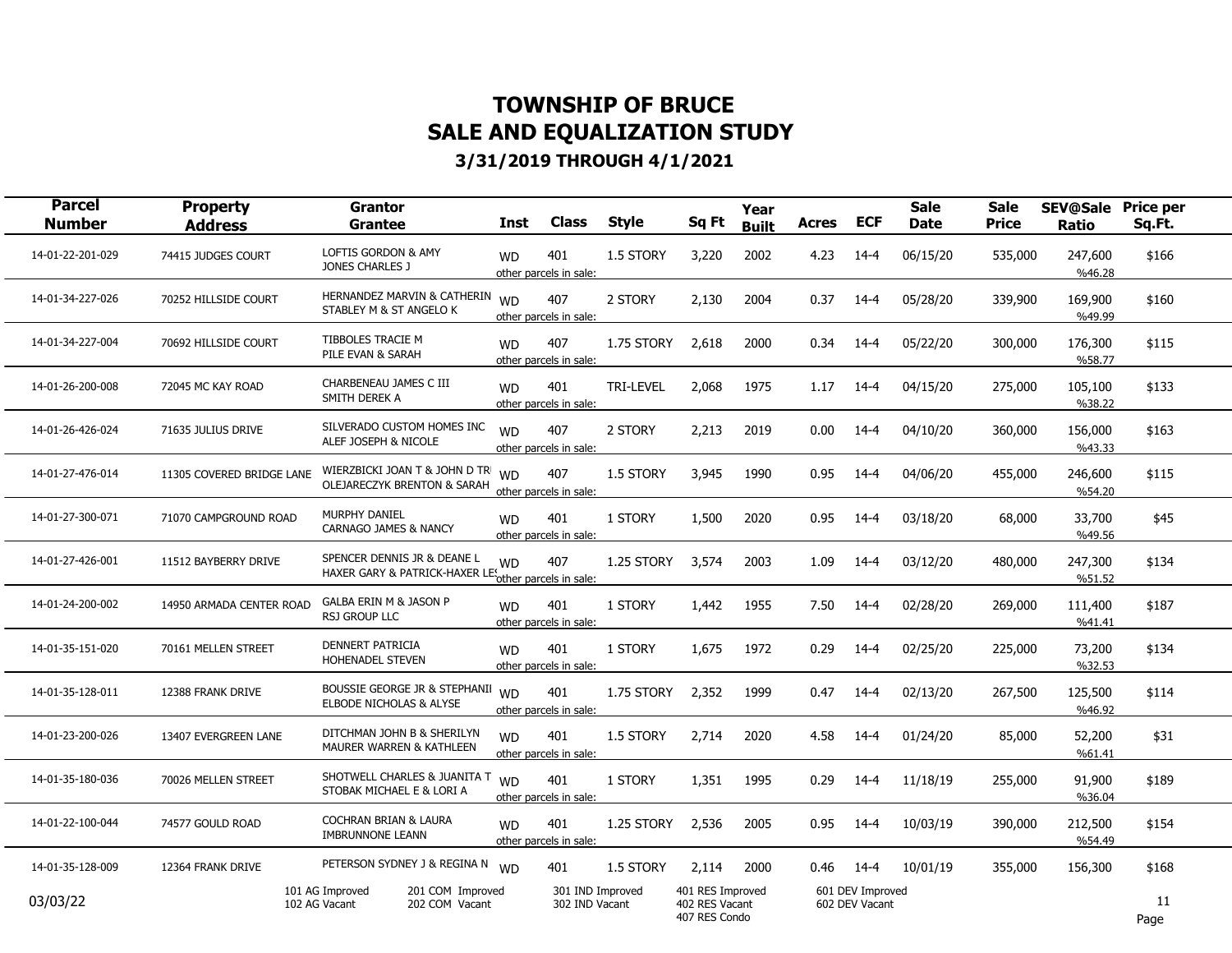| <b>Parcel</b><br><b>Number</b> | <b>Property</b><br><b>Address</b> | <b>Grantor</b><br><b>Grantee</b>                                                | <b>Inst</b> | <b>Class</b>                       | <b>Style</b> | Sq Ft                                               | Year<br><b>Built</b> | Acres | <b>ECF</b>                         | <b>Sale</b><br>Date | <b>Sale</b><br><b>Price</b> | <b>SEV@Sale</b><br>Ratio | <b>Price per</b><br>Sq.Ft. |
|--------------------------------|-----------------------------------|---------------------------------------------------------------------------------|-------------|------------------------------------|--------------|-----------------------------------------------------|----------------------|-------|------------------------------------|---------------------|-----------------------------|--------------------------|----------------------------|
|                                |                                   | WINDICTION KUPLAT & UTTALST AND TO THE PAPPER OF SALE .                         |             |                                    |              |                                                     |                      |       |                                    |                     |                             | %44.03                   |                            |
| 14-01-24-400-022               | 73317 KANIE ROAD                  | <b>WEBSTER JAMES &amp; HILKE</b><br>SWIACKI ANDREW & LAURYN                     | <b>WD</b>   | 401<br>other parcels in sale:      | 1.25 STORY   | 2,056                                               | 1997                 | 10.05 | 14-4                               | 09/24/19            | 380,000                     | 158,700<br>%41.76        | \$185                      |
| 14-01-27-100-014               | 72856 CAMPGROUND ROAD             | SCHILKEY JOSEPH ALBERT & ELIZ/ WD<br><b>GALLAGHER MARTIN &amp; ALICIA</b>       |             | 401<br>other parcels in sale:      | 1 STORY      | 2,313                                               | 2016                 | 1.46  | 14-4                               | 09/13/19            | 395,000                     | 189,900<br>%48.08        | \$171                      |
| 14-01-26-200-013               | 13090 34 MILE ROAD                | MCGILLIVARY NICHOLAS & JAMIE<br>CICCARELLI LYNDA                                | <b>WD</b>   | 401<br>other parcels in sale:      | 2 STORY      | 2,438                                               | 1997                 | 4.41  | $14-4$                             | 09/04/19            | 452,500                     | 190,600<br>%42.12        | \$186                      |
| 14-01-22-227-032               | 74409 VAN DYKE                    | MANTEY MARY JANE<br><b>HARGAN DARRELL</b>                                       | <b>WD</b>   | 401<br>other parcels in sale:      | 1 STORY      | 1,542                                               | 1988                 | 0.96  | $14-4$                             | 08/12/19            | 230,000                     | 108,400<br>%47.13        | \$149                      |
| 14-01-22-451-001               | 73112 WINDMILL LANE               | CALLIEA STEPHEN & CYNTHIA<br>ALEXANDER JOSEF & MARGA                            | <b>WD</b>   | 407<br>other parcels in sale:      | 1 STORY      | 2,068                                               | 1997                 | 1.02  | 14-4                               | 08/12/19            | 337,500                     | 144,700<br>%42.87        | \$163                      |
| 14-01-26-251-032               | 72606 OXAL POINT                  | REYNOLDS ERIKA L & GARRY E<br><b>COENEN JENNIFER</b>                            | <b>WD</b>   | 407<br>other parcels in sale:      | 1 STORY      | 2,249                                               | 2005                 | 0.96  | 14-4                               | 08/01/19            | 372,000                     | 193,300<br>%51.96        | \$165                      |
| 14-01-27-476-001               | 71026 OAKTREE LANE                | MC CLAY JEFFERY & MARY J<br>NOWAKOWSKI NICHOLAS & JENNIF other parcels in sale: | <b>WD</b>   | 407                                | 2 STORY      | 3,050                                               | 1997                 | 0.92  | $14-4$                             | 07/16/19            | 434,500                     | 197,700<br>%45.50        | \$142                      |
| 14-01-22-300-004               | 8035 34 MILE ROAD                 | KORALEWSKI EDWARD<br><b>TIDMORE TERRY</b>                                       | <b>WD</b>   | 401<br>other parcels in sale:      | 1 STORY      | 1,488                                               | 1963                 | 1.00  | 14-4                               | 07/10/19            | 129,900                     | 78,000<br>%60.05         | \$87                       |
| 14-01-22-226-005               | 74661 NORDMAN COURT               | FREDERICK JOHN & KIMBERLY<br><b>MAY KELVIN &amp; DONNA</b>                      | <b>WD</b>   | 401<br>other parcels in sale:      | 1 STORY      | 1,416                                               | 1980                 | 0.91  | 14-4                               | 06/13/19            | 234,000                     | 95,100<br>%40.64         | \$165                      |
| 14-01-35-200-043               | 70020 MC VICAR ROAD               | SPRING KATIE N<br><b>COWELL DAVID</b>                                           | <b>PTA</b>  | 401<br>other parcels in sale:      | 2 STORY      | 2,444                                               | 1870                 | 2.88  | 14-4                               | 06/06/19            | 257,000                     | 97,100<br>%37.78         | \$105                      |
| 14-01-34-227-005               | 70700 HILLSIDE COURT              | PAVELEK ROSA E<br><b>WUNDRACH PATRICK</b>                                       | <b>WD</b>   | 407<br>other parcels in sale:      | 1.25 STORY   | 2,117                                               | 1998                 | 0.37  | $14 - 4$                           | 06/03/19            | 245,000                     | 146,800<br>%59.92        | \$116                      |
| 14-01-27-300-010               | 8571 33 MILE ROAD                 | <b>GLOVER DENNIS</b><br><b>GEBHARD JON</b>                                      | LC          | 401<br>other parcels in sale:      | 2 STORY      | 3,874                                               | 1970                 | 9.47  | 14-4                               | 05/28/19            | 387,347                     | 185,200<br>%47.81        | \$100                      |
| 14-01-26-426-031               | 13511 LUKAS STREET                | MGM HOMES LLC<br><b>LORENZ TIMOTHY &amp; LORNA</b>                              | <b>WD</b>   | 407<br>other parcels in sale:      | 2 STORY      | 2,271                                               | 2018                 | 0.00  | 14-4                               | 05/10/19            | 325,000                     | 143,500<br>%44.15        | \$143                      |
| 14-01-22-400-021               | 11535 34 MILE ROAD                | <b>CROZIER BRETT</b><br><b>ADKIN MARK</b>                                       | <b>WD</b>   | 401<br>other parcels in sale:      | 1 STORY      | 1,514                                               | 1981                 | 0.92  | 14-4                               | 05/06/19            | 280,000                     | 93,300<br>%33.32         | \$185                      |
| 03/03/22                       |                                   | 101 AG Improved<br>201 COM Improved<br>102 AG Vacant<br>202 COM Vacant          |             | 301 IND Improved<br>302 IND Vacant |              | 401 RES Improved<br>402 RES Vacant<br>407 RES Condo |                      |       | 601 DEV Improved<br>602 DEV Vacant |                     |                             |                          | 12<br>Page                 |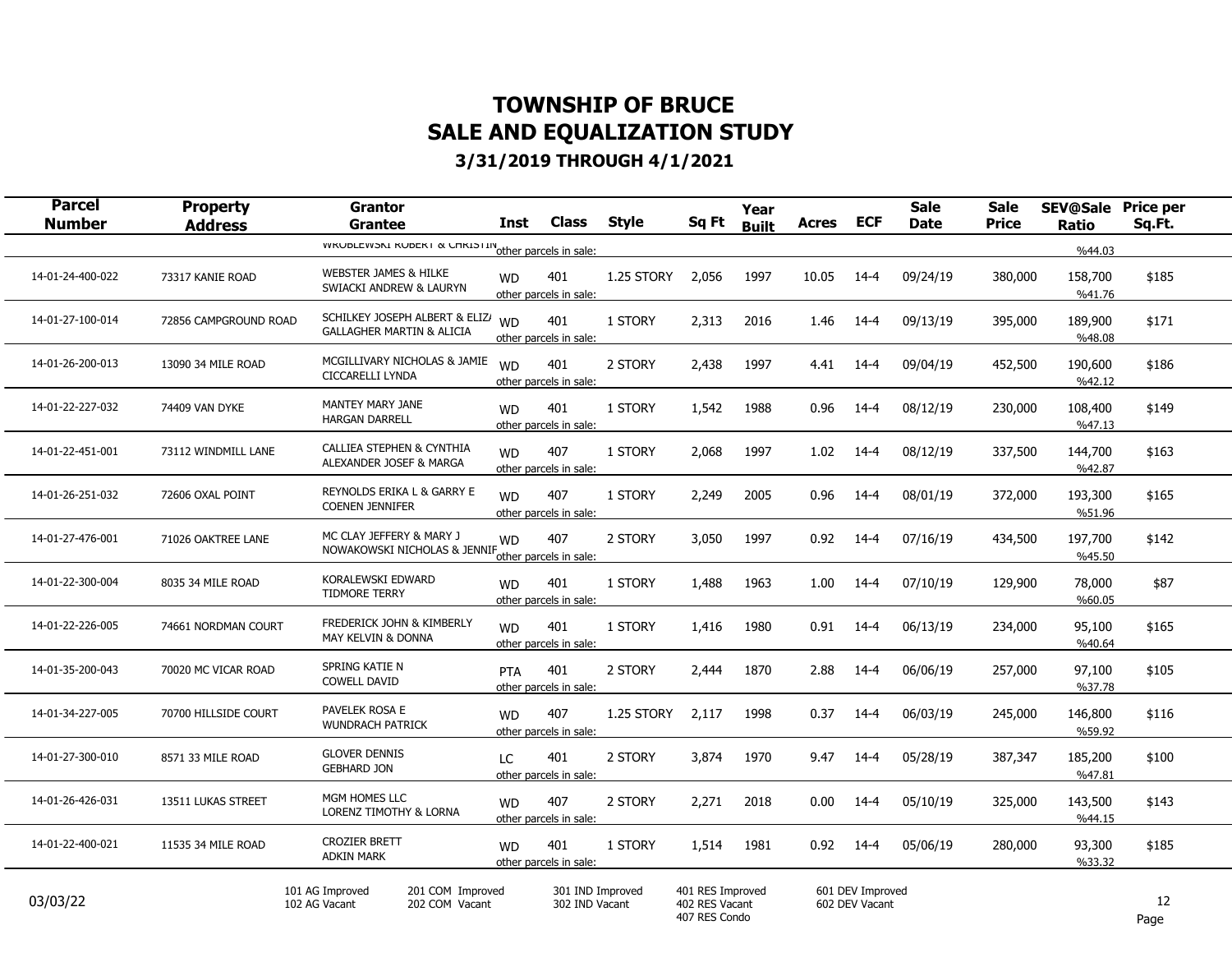| <b>Parcel</b><br><b>Number</b> | <b>Property</b><br><b>Address</b> | <b>Grantor</b><br>Grantee                                              | Inst      | <b>Class</b>                       | <b>Style</b> | Sq Ft                                               | Year<br><b>Built</b> | <b>Acres</b> | <b>ECF</b>                         | <b>Sale</b><br><b>Date</b> | <b>Sale</b><br><b>Price</b> | <b>SEV@Sale</b><br>Ratio | <b>Price per</b><br>Sq.Ft. |  |
|--------------------------------|-----------------------------------|------------------------------------------------------------------------|-----------|------------------------------------|--------------|-----------------------------------------------------|----------------------|--------------|------------------------------------|----------------------------|-----------------------------|--------------------------|----------------------------|--|
| 14-01-26-251-025               | 72660 SORREL DRIVE                | <b>ORLANDO FRANK &amp; KELLEY</b><br>MC QUADE DENNIS & SUSAN           | <b>WD</b> | 407<br>other parcels in sale:      | 1.25 STORY   | 3,362                                               | 2019                 | 0.84         | $14 - 4$                           | 04/29/19                   | 98,700                      | 31,000<br>%31.41         | \$29                       |  |
| 14-01-35-128-006               | 12328 FRANK DRIVE                 | TACCONELLI DAVID P & GRACE A<br>SZELIGA RONALD & DEBORA                | <b>WD</b> | 401<br>other parcels in sale:      | 1 STORY      | 2,106                                               | 1999                 | 0.47         | 14-4                               | 04/19/19                   | 345,000                     | 168,400<br>%48.81        | \$164                      |  |
| <b>ECF Neighborhood</b>        | $14 - 5$                          |                                                                        |           |                                    |              |                                                     |                      |              |                                    |                            |                             |                          |                            |  |
| 14-01-26-301-033               | 12232 TWIN BROOKS DRIVE           | MULLEN ROBIN<br>STRICKFADEN THOMAS                                     | <b>WD</b> | 407<br>other parcels in sale:      | 1 STORY      | 1,758                                               | 2008                 | 0.00         | $14-5$                             | 12/30/20                   | 277,600                     | 139,600<br>%50.29        | \$158                      |  |
| 14-01-26-301-021               | 71903 COSIMO CIRCLE               | <b>LILLER FAMILY TRUST</b><br><b>MARRESE RONALD &amp; SUSAN</b>        | <b>WD</b> | 407<br>other parcels in sale:      | 1 STORY      | 1,763                                               | 2006                 | 0.00         | 14-5                               | 06/18/20                   | 335,000                     | 169,900<br>%50.72        | \$190                      |  |
| 14-01-26-301-011               | 11986 TWIN BROOKS DRIVE           | DUTCHIK PATRICIA A<br><b>CLARK GARY II &amp; GINA</b>                  | <b>WD</b> | 407<br>other parcels in sale:      | 1 STORY      | 1,957                                               | 2006                 | 0.00         | $14-5$                             | 03/16/20                   | 290,000                     | 154,300<br>%53.21        | \$148                      |  |
| 14-01-26-301-018               | 71918 COSIMO CIRCLE               | CONSTANT CONSTRUCTION LLC<br>RUSSELL HAROLD & DONNA                    | <b>WD</b> | 407<br>other parcels in sale:      | 1 STORY      | 1,859                                               | 2018                 | 0.00         | 14-5                               | 06/13/19                   | 349,900                     | 150,500<br>%43.01        | \$188                      |  |
| 14-01-35-152-018               | 70278 WHITETAIL LANE              | WATSON WARREN B & ROSEMARY<br>ANDERSEN PATRICIA                        | <b>WD</b> | 407<br>other parcels in sale:      | <b>CONDO</b> | 1,463                                               | 1989                 | 0.30         | $14-5$                             | 05/17/19                   | 210,000                     | 100,700<br>%47.95        | \$144                      |  |
| <b>ECF Neighborhood</b>        | $14-6$                            |                                                                        |           |                                    |              |                                                     |                      |              |                                    |                            |                             |                          |                            |  |
| 14-01-35-181-053               | 12213 GLASGOW DRIVE               | ROHN DONALD & SANDRA LIVING<br>SALIGA JASON                            | PTA       | 407<br>other parcels in sale:      | 1 STORY      | 1,192                                               | 1997                 | 0.00         | 14-6                               | 03/05/21                   | 234,000                     | 100,100<br>%42.78        | \$196                      |  |
| 14-01-35-181-027               | 12330 GLASGOW DRIVE               | <b>VINSON EMILIE R</b><br>KRUS ANNE, RICHARD & ANDREA                  | <b>WD</b> | 407<br>other parcels in sale:      | 2 STORY      | 1,584                                               | 1998                 | 0.00         | $14-6$                             | 01/26/21                   | 263,000                     | 115,800<br>%44.03        | \$166                      |  |
| 14-01-35-181-056               | 12319 GLASGOW DRIVE               | KLUSENDORF EDWARD & LINDA<br>PETKOVSKI SUZAN                           | <b>WD</b> | 407<br>other parcels in sale:      | 1 STORY      | 1,162                                               | 1998                 | 0.00         | $14-6$                             | 09/11/20                   | 235,000                     | 102,700<br>%43.70        | \$202                      |  |
| 14-01-35-127-006               | 12495 MENTZ DRIVE                 | WISE NORMAN & SUSAN<br><b>SUZORE GRETA</b>                             | <b>WD</b> | 407<br>other parcels in sale:      | 1.5 STORY    | 2,241                                               | 1994                 | 0.00         | 14-6                               | 07/24/20                   | 348,000                     | 148,300<br>%42.61        | \$155                      |  |
| 14-01-35-181-002               | 12507 GLASGOW DRIVE               | HAYDEN KIMBERLY TRUSTTEE ME.<br>PEDROTTE CHARLES & PATRICIA            | <b>WD</b> | 407<br>other parcels in sale:      | 1 STORY      | 1,402                                               | 1997                 | 0.00         | 14-6                               | 05/01/20                   | 275,000                     | 117,700<br>%42.80        | \$196                      |  |
| 14-01-35-181-020               | 12280 GLASGOW DRIVE               | MILLER DOMINIC & BILLIG VICTOI<br><b>KOSTEN GREGORY</b>                | <b>WD</b> | 407<br>other parcels in sale:      | 2 STORY      | 1,584                                               | 1997                 | 0.00         | 14-6                               | 02/21/20                   | 235,000                     | 97,600<br>%41.53         | \$148                      |  |
| 03/03/22                       |                                   | 101 AG Improved<br>201 COM Improved<br>102 AG Vacant<br>202 COM Vacant |           | 301 IND Improved<br>302 IND Vacant |              | 401 RES Improved<br>402 RES Vacant<br>407 RES Condo |                      |              | 601 DEV Improved<br>602 DEV Vacant |                            |                             |                          | 13<br>Page                 |  |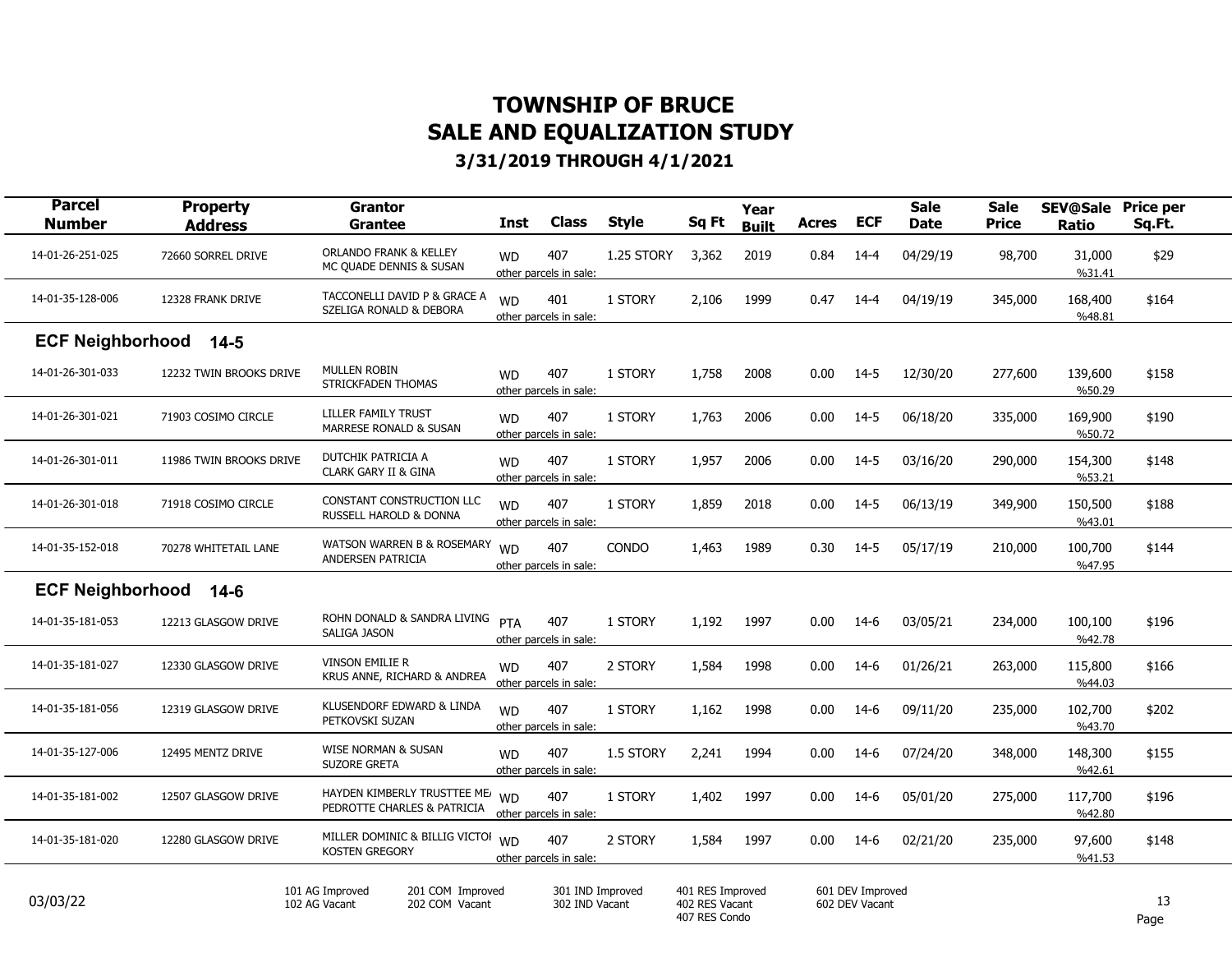| <b>Parcel</b><br><b>Number</b> | <b>Property</b><br><b>Address</b> | <b>Grantor</b><br><b>Grantee</b>                                                            | <b>Inst</b> | <b>Class</b>                       | <b>Style</b> | Sq Ft                                               | Year<br><b>Built</b> | <b>Acres</b> | <b>ECF</b>                         | <b>Sale</b><br><b>Date</b> | <b>Sale</b><br><b>Price</b> | <b>SEV@Sale</b><br><b>Ratio</b> | <b>Price per</b><br>Sq.Ft. |  |
|--------------------------------|-----------------------------------|---------------------------------------------------------------------------------------------|-------------|------------------------------------|--------------|-----------------------------------------------------|----------------------|--------------|------------------------------------|----------------------------|-----------------------------|---------------------------------|----------------------------|--|
| 14-01-35-181-017               | 12250 GLASGOW DRIVE               | <b>RUCINS INGRID</b><br>JOHNSON JON & CANDICE                                               | <b>WD</b>   | 407<br>other parcels in sale:      | 1 STORY      | 1,379                                               | 1995                 | 0.00         | 14-6                               | 01/21/20                   | 225,000                     | 96,500<br>%42.89                | \$163                      |  |
| 14-01-35-127-016               | 12245 MENTZ DRIVE                 | SMITH BRIAN S & MARY JANE<br>USHMAN MATTHEW & HANNAH                                        | <b>WD</b>   | 407<br>other parcels in sale:      | 1 STORY      | 1,757                                               | 1993                 | 0.25         | $14-6$                             | 05/23/19                   | 264,900                     | 119,400<br>%45.07               | \$151                      |  |
| 14-01-35-127-003               | 70653 MC VICAR ROAD               | POGODZINSKI CASEY & VINCENZA<br>KING EDWARD & MARJORIE                                      | <b>WD</b>   | 407<br>other parcels in sale:      | 1 STORY      | 1,976                                               | 1996                 | 0.00         | 14-6                               | 04/22/19                   | 320,000                     | 133,100<br>%41.59               | \$162                      |  |
| 14-01-35-181-040               | 12430 GLASGOW DRIVE               | <b>QUAY GREGORY H TRUST</b><br>TARDIFF RONALD & CAROL                                       | <b>WD</b>   | 407<br>other parcels in sale:      | 1 STORY      | 1,180                                               | 1996                 | 0.00         | $14-6$                             | 04/05/19                   | 195,000                     | 87,600<br>%44.92                | \$165                      |  |
| <b>ECF Neighborhood</b>        | $14-8$                            |                                                                                             |             |                                    |              |                                                     |                      |              |                                    |                            |                             |                                 |                            |  |
| 14-01-34-102-004               | 8167 MORNINGSIDE DRIVE            | <b>BUSI ENRICA &amp; GIOVANNI</b><br>CAPPUSO BUILDING LLC                                   | <b>WD</b>   | 401<br>other parcels in sale:      | 2 STORY      | 0                                                   | 0                    | 1.04         | 14-8                               | 03/12/21                   | 80,000                      | 37,100<br>%46.38                | \$                         |  |
| 14-01-34-102-001               | 8051 MORNINGSIDE DRIVE            | CAPPUSO BUILDING LLC<br><b>KILCOYNE PATRICK</b>                                             | <b>WD</b>   | 401<br>other parcels in sale:      | 1 STORY      | 2,551                                               | 2018                 | 1.00         | $14-8$                             | 03/05/21                   | 507,500                     | 276,800<br>%54.54               | \$199                      |  |
| 14-01-34-102-021               | 8050 MORNINGSIDE DRIVE            | CAPPUSO BUILDING LLC<br>CAPO FATMIR & BUKURIE                                               | <b>WD</b>   | 401<br>other parcels in sale:      | 1 STORY      | 2,931                                               | 2018                 | 1.13         | 14-8                               | 01/28/21                   | 525,000                     | 186,400<br>%35.50               | \$179                      |  |
| 14-01-34-102-005               | 8199 MORNINGSIDE DRIVE            | SCHULTZ GARY & BENNA<br><b>BATU ARKAN &amp; ANAAM</b>                                       | <b>WD</b>   | 401<br>other parcels in sale:      | 1.5 STORY    | 3,733                                               | 2005                 | 1.04         | 14-8                               | 10/23/20                   | 610,000                     | 359,400<br>%58.92               | \$163                      |  |
| 14-01-34-102-009               | 8391 MORNINGSIDE DRIVE            | BELLOW WENDY & SCOTT<br>PELCHER DANIEL                                                      | <b>WD</b>   | 401<br>other parcels in sale:      | 1 STORY      | 2,799                                               | 2017                 | 0.97         | 14-8                               | 10/15/20                   | 540,000                     | 283,100<br>%52.43               | \$193                      |  |
| 14-01-34-102-010               | 8433 MORNINGSIDE DRIVE            | <b>HUNLEY MARY &amp; ROBERT</b><br><b>ZSIDO MATT &amp; KELLY</b>                            | <b>WD</b>   | 401<br>other parcels in sale:      | 1.75 STORY   | 3,235                                               | 2014                 | 1.09         | 14-8                               | 10/05/20                   | 570,000                     | 287,800<br>%50.49               | \$176                      |  |
| <b>ECF Neighborhood</b>        | 1500                              |                                                                                             |             |                                    |              |                                                     |                      |              |                                    |                            |                             |                                 |                            |  |
| 14-01-36-126-018               |                                   | 70525 BEAVER CREEK DRIVE VACFORTUNE PROPERTY ENTERPRISE: WD<br>KRYTA REAL ESTATE LLC        |             | 302<br>other parcels in sale:      |              | 0                                                   | 0                    | 1.31         | 1500                               | 12/15/20                   | 172,500                     | 88,100<br>%51.07                | \$                         |  |
| 14-01-36-126-004               |                                   | 70572 BEAVER CREEK DRIVE VACTORTUNE PROPERTY ENTERPRISE<br><b>RFT GROUP LLC</b>             | <b>WD</b>   | 302<br>other parcels in sale:      |              | 0                                                   | 0                    | 1.29         | 1500                               | 12/15/20                   | 170,000                     | 87,400<br>%51.41                | \$                         |  |
| 14-01-36-126-017               |                                   | 70487 BEAVER CREEK DRIVE VACFORTUNE PROPERTY ENTERPRISE: WD<br><b>KRYTA REAL ESTATE LLC</b> |             | 302<br>other parcels in sale:      |              | 0                                                   | 0                    | 1.31         | 1500                               | 12/15/20                   | 172,500                     | 88,100<br>%51.07                | \$                         |  |
| 03/03/22                       |                                   | 101 AG Improved<br>201 COM Improved<br>102 AG Vacant<br>202 COM Vacant                      |             | 301 IND Improved<br>302 IND Vacant |              | 401 RES Improved<br>402 RES Vacant<br>407 RES Condo |                      |              | 601 DEV Improved<br>602 DEV Vacant |                            |                             |                                 | 14<br>Page                 |  |